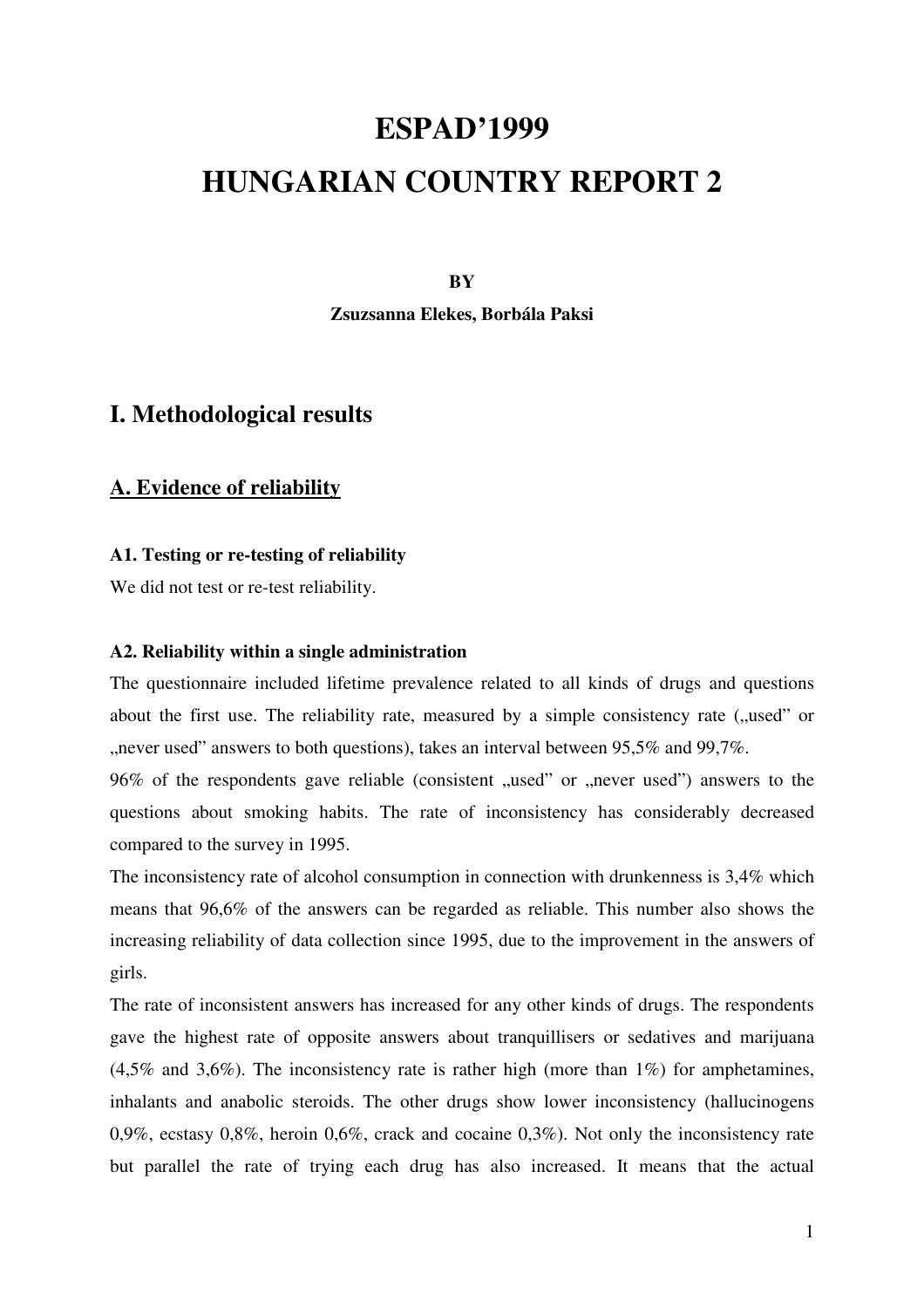inconsistency rate for almost each drug has decreased because of the increasing number of the users. The exceptions are: tranquillisers or sedatives where the inconsistency rate was higher than the increase of consumption and the inhalants where the inconsistency rate fell more slowly than consumption.

The difference between the sexes shows an opposite tendency. In 1995 the answers of the girls about almost each drug were slightly more reliable considering both the absolute numbers and the rate compared to all users. In the present survey the answers of the boys seem to be relative more reliable. The exceptions are: the questions about marijuana, LSD and the tranquillisers or sedatives.

### **A3. Other comments about reliability**

We have also tested reliability of the data along the representation criteria and the dimensions of analysis such as type of school or region.

The reliability of lifetime prevalence for each drug shows considerable and tendentious differences according to schooltypes (harmonising with results of the survey in 1995).

In the skilled worker training schools the rate of reliable answers is significantly smaller in the case of smoking. In the training schools it is significantly smaller in the case of alcohol consumption.

We can lay down similar tendency for other kinds of drugs. The simple reliability index shows more reliable respondents in highschools, specialised secondary schools and skilled worker training schools. Significant divergences only occur in the use of marijuana, amphetamines, ecstasy, heroin and the inhalants.

### *The rate of inconsistent answers in the different schooltypes*

*(The rate of those*  $(\%)$  *who answered ", used" to the one question and "did not use" to the* 

*other)* 

|                   | <b>Inconsistency rate/school type</b> |                                    |                                         |                    |                     |  |
|-------------------|---------------------------------------|------------------------------------|-----------------------------------------|--------------------|---------------------|--|
|                   | highschool                            | specialised<br>secondary<br>school | skilled<br>worker<br>training<br>school | training<br>school | <b>All students</b> |  |
| <b>Cigarettes</b> |                                       |                                    |                                         |                    |                     |  |
| Ever smoked       | 3,2                                   | 3,0                                | 6,9                                     | 0,0                | 4,0                 |  |
| <b>Alcohol</b>    |                                       |                                    |                                         |                    |                     |  |
| Been drunk        | 2,7                                   | 3,0                                | 4,6                                     | 4,1                | 3,4                 |  |

| <b>Inconsistency rate/school type</b> |
|---------------------------------------|
|                                       |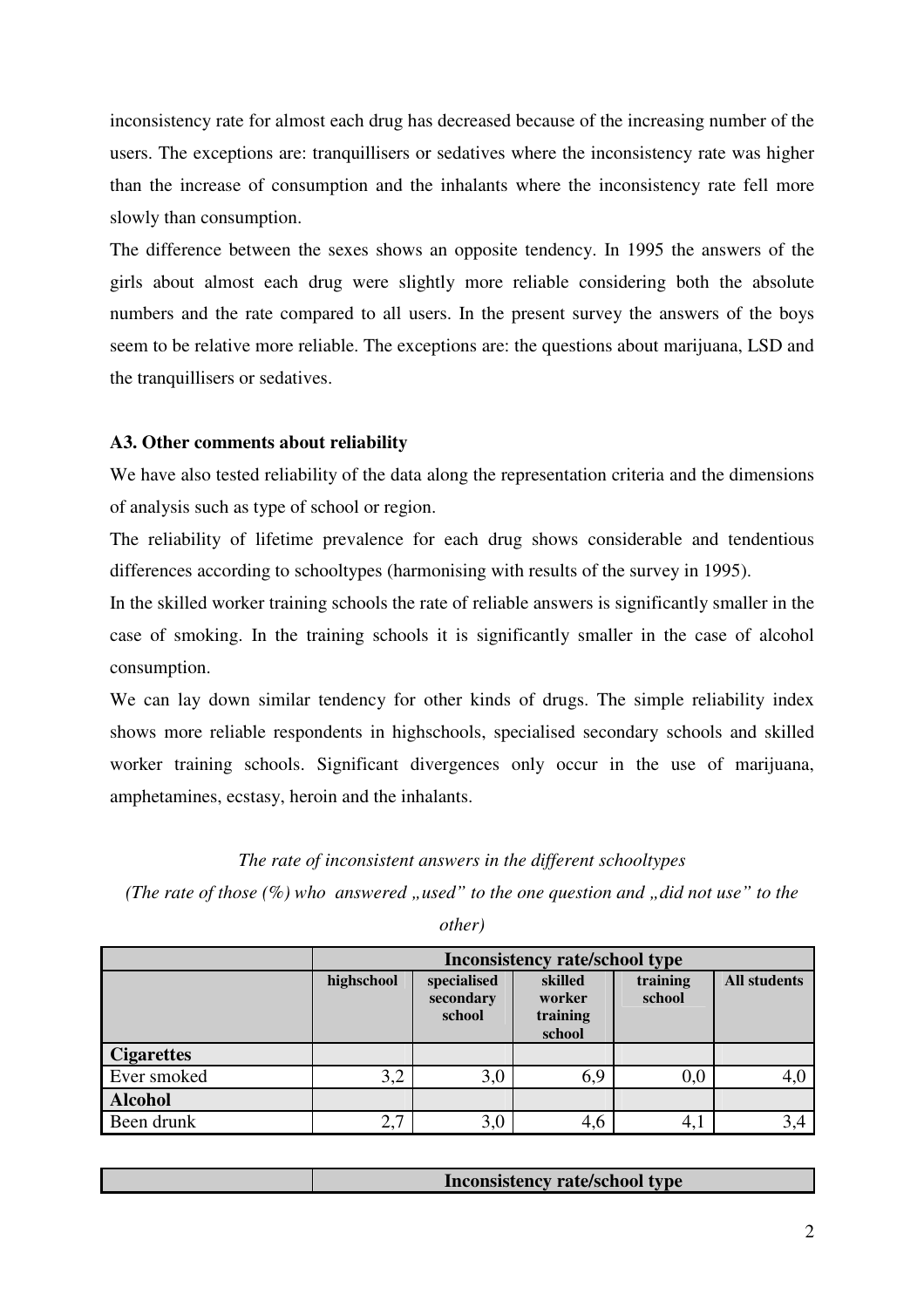| Other drugs          | highschool | specialised<br>secondary<br>school | skilled<br>worker<br>training<br>school | training<br>school | <b>All students</b> |
|----------------------|------------|------------------------------------|-----------------------------------------|--------------------|---------------------|
| Marijuana or hashish | 2,3        | 2,7                                | 6,0                                     | 8,0                | 3,6                 |
| Amphetamines         | 0,4        | 1,3                                | 2,1                                     | 9,3                | 1,5                 |
| LSD or other         | 0,6        | 0,8                                | 1,3                                     | 1,3                | 0,9                 |
| hallucinogens        |            |                                    |                                         |                    |                     |
| Crack                | 0,0        | 0,3                                | 0,5                                     | 1,4                | 0,3                 |
| Cocaine              | 0,1        | 0,3                                | 0,0                                     | 2,7                | 0,3                 |
| Ecstasy              | 0,8        | 0,6                                | 0,8                                     | 5,2                | 0,8                 |
| Heroin               | 0,1        | 0,4                                | 0,9                                     | 4,1                | 0,6                 |
| Relevin              | 0,0        | 0,2                                | 0,5                                     | 1,4                | 0,3                 |
| Tranquillisers or    | 3,4        | 4,7                                | 5,0                                     | 6,7                | 4,4                 |
| sedatives            |            |                                    |                                         |                    |                     |
| <b>Inhalants</b>     | 1,1        | 1,0                                | 2,2                                     | 5,3                | 1,5                 |
| Anabolic steroids    | 0,4        | 0,9                                | 1,9                                     | 5,4                | 1,1                 |

There were no significant differences of the reliability in the different the regions, similarly to the earlier surveys. But the tendence of the data from the countryside seems to be more reliable. The exceptions are: alcohol, marijuana, tranquillisers and inhalants where inconsistency in the capital is smaller.

Beside the quantitative method of testing reliability (simple inconsistency rate) we also used qualitative technics. On the 1 March 1999 in Hungary a new and more strict drug law came into force that increased penalty fees and cut the number of the alternative ways of punishment avoiding imprisonment. This fact also contributed to a more thoughtful analysis. Three weeks after data collection, when the students could still remember the questioning but they already had an outside view of it, we made 45-minute-long focus group interviews in 10 classes (3 in highschools, 3 in specialised secondary schools, 3 in skilled worker training schools and 1 in a training school) with 10-12 randomly selected students in each class. Altogether 111 students took part in this survey.

*The questions and the technics of the focus group interviews:* 

#### **Questions Technics**

- In your opinion how many per cent of the 16year-old students answered sicerely the estimates 0%....100%) questions about drug consumption.
- How many per cent of the 16-year-old students answered sicerely the questions about alcohol consumption.
- How many per cent of the 16-year-old students answered sicerely the questions about smoking.

Open voting about the mentionned pecentages (who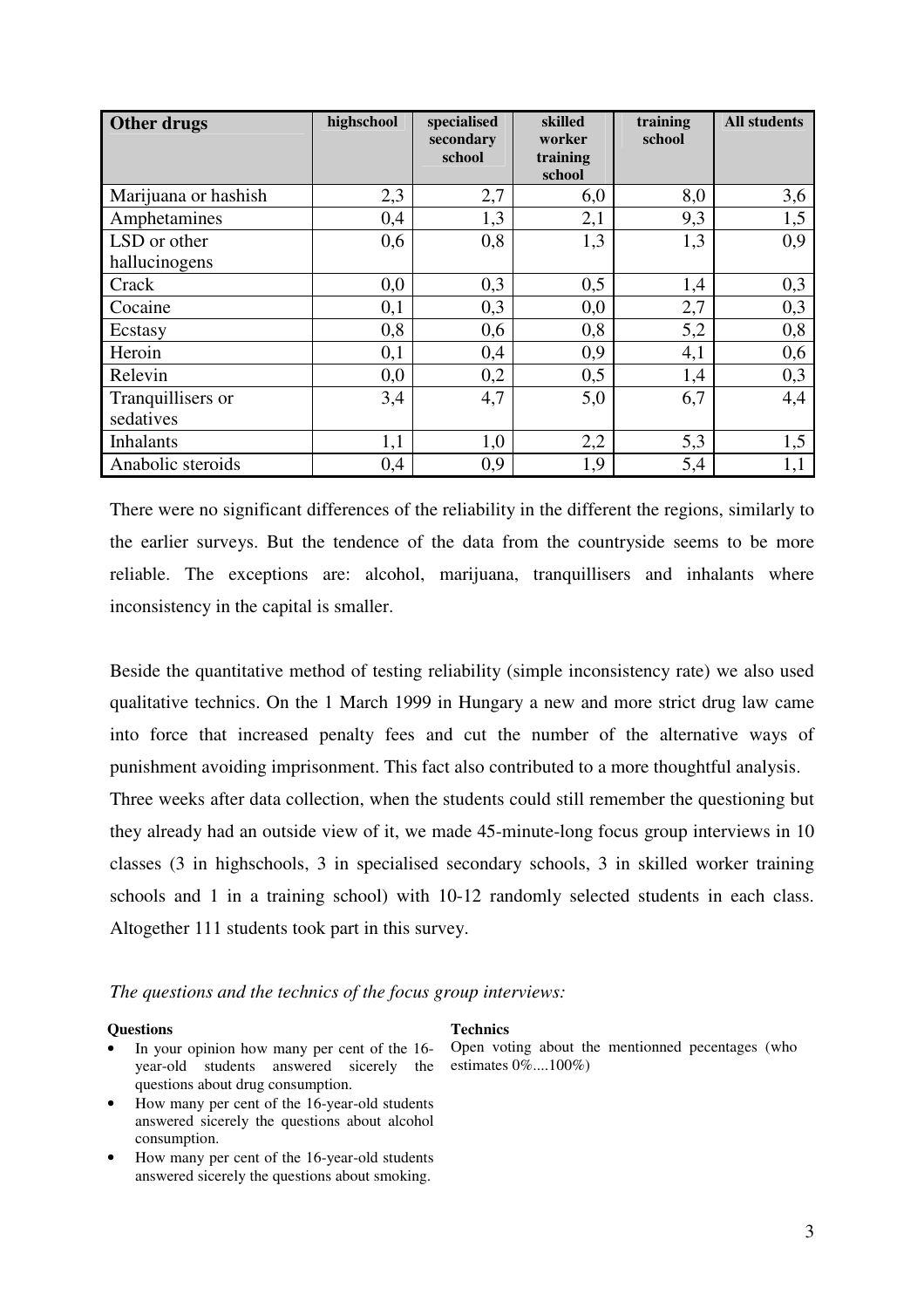- How many per cent of your class answered sicerely the questions about drug consumption.
- How many per cent of your class answered sicerely the questions about alcohol consumption.
- How many per cent of your class answered sicerely the questions about smoking.
- Which factors may influence sincerity
- writing their own opinion on a separate sheet of paper
- discussing the mentioned factors with the whole group
- voting

voting about each point

- In your opinion, is there a difference between the sincerity of the answers depending on:
- what kind of drug it is
- which institution conducts and finances the survey
- who the questioner is, how old he/she is
- how strict the law is

The most frequent results (moduses) of open voting about the mentionned pecentages in each group show that the students answer more sincerely the questions about smoking and alcohol consumption than the questions about drugs.

They estimated the sincerity in connection with smoking 90-100%, in the case of alcohol 90- 99%. The most characteristic numbers of the drug questions are 80-89% and even 60% was also mentioned.

We received slightly higher rates when we asked them about the sincerity of their own class while questioning ESPAD99. The students mentioned 90-100% in connection with smoking and alcohol consumption. They estimated 80-99% sincere answers to the questions about drugs.

*Estimates of the generation's sincerity in connection with the consumption of any drugs (number of classes)* 

| type of drug | less than $60\%$ | $70 - 79\%$ | $80 - 89\%$ | $90-99\%$ | $100\%$ |
|--------------|------------------|-------------|-------------|-----------|---------|
| smoking      |                  |             |             |           |         |
| alcohol      |                  |             |             |           |         |
| other drugs  |                  |             |             |           |         |

*Estimates of the class' sincerity in connection with the consumption of any drugs* 

| type of drug | less than $60\%$ | $70 - 79\%$ | $80 - 89\%$ | $90-99\%$ | $100\%$ |
|--------------|------------------|-------------|-------------|-----------|---------|
| smoking      |                  |             |             |           |         |
| alcohol      |                  |             |             |           |         |
| other drugs  |                  |             |             |           |         |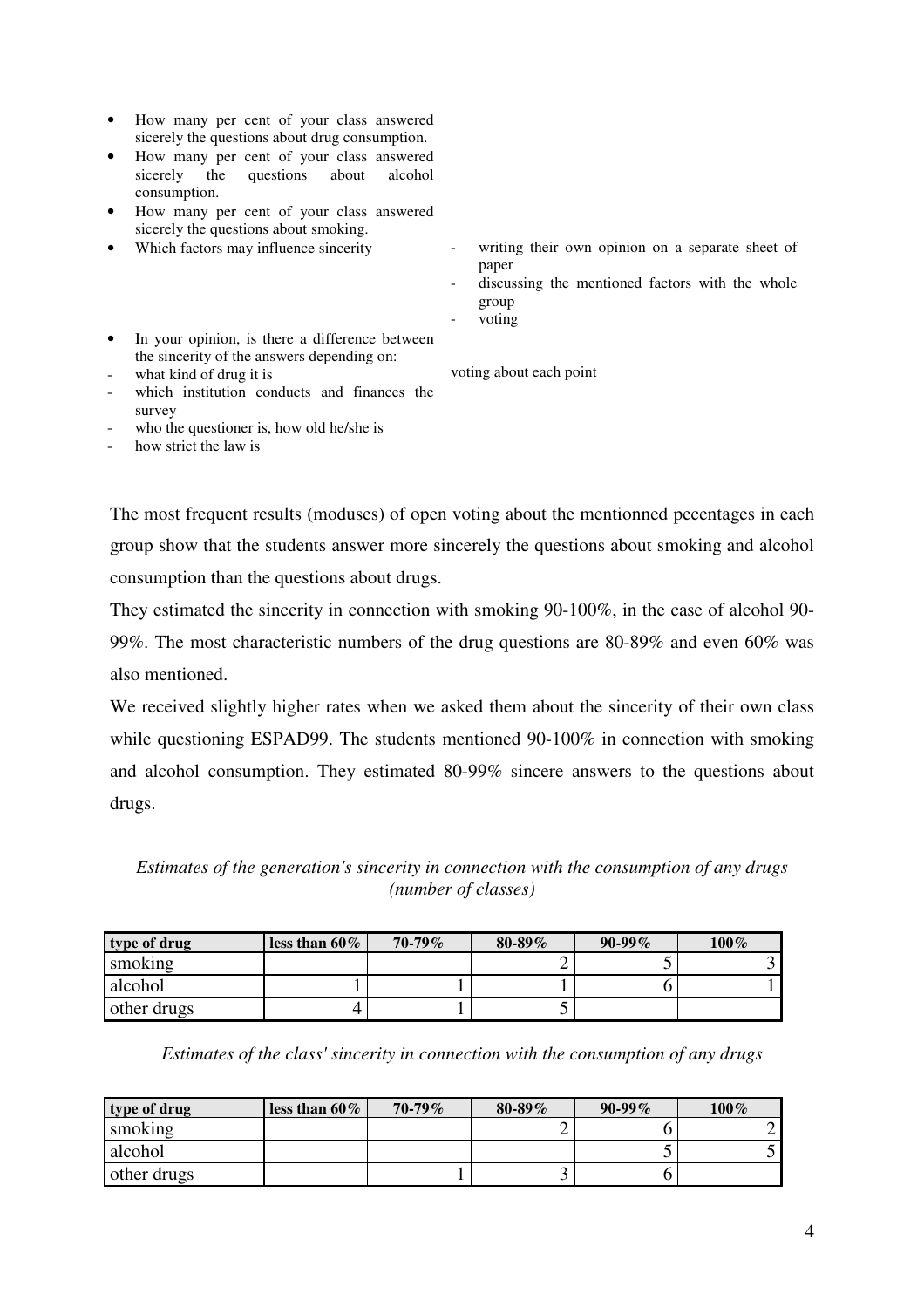Only three groups from the questioned ten groups thought that the amendment of law influences the answers beside providing absolute anonymity. Much more important factors are the institution conducting the survey and the type of drug questioned about.

Comparing these data to the results of ESPAD98 the numbers are more or less constant. The sincerity rates of drug consumption were between 80-100% before the amendment of the drug law, as well. The data of alcohol were nearly 100%.

After summarising the results on different types of drugs by quantitative and qualitative methods we can agreeingly establish that the reliability of the data differs to each group of drugs. The reliability rate of confession is higher on smoking and alcohol consumption than in the case of less wide-spread drugs. The data for each drug show constant reliability in time which means that the amendment of drug law in Hungary has not demolished the comparability of the data's reliability.

### **B. Evidence of validity**

#### **B1. Missing data rates on drug questions (compared to preceding questions)**

The rate of the missing and invalid questions in the field of neutral background variables is between 0,3% and 5,1% (sex: 0,3%, members of the household: 0,8%, highest level of education father completed: 2,2%, highest level of education mother completed: 1,6%, term average: 5,1%).

The number of missing or inappreciable answers in connection with drugs is not high either, compared to the answers on any other topics. It is especially true in the case of lifetime prevalence questions. The rate of the missing data in lifetime prevalence questions is less than 1,5%, except alcohol consumption which is two times higher. The rate of the missing data in year and month prevalence questions is usually higher but it does not exceed the numbers of non-drug questions (0,6-4,5%). So the answers to questions on drug as valid as the average or even better. Of course, if we concentrate on the frequency of each question the rate of invalid answers on drugs increases but it is not a remarkable number.

The girls answered more drug and socio-demographic questions.

Comparing to the survey in 1995 no radical changes in the tendencies of missing data can be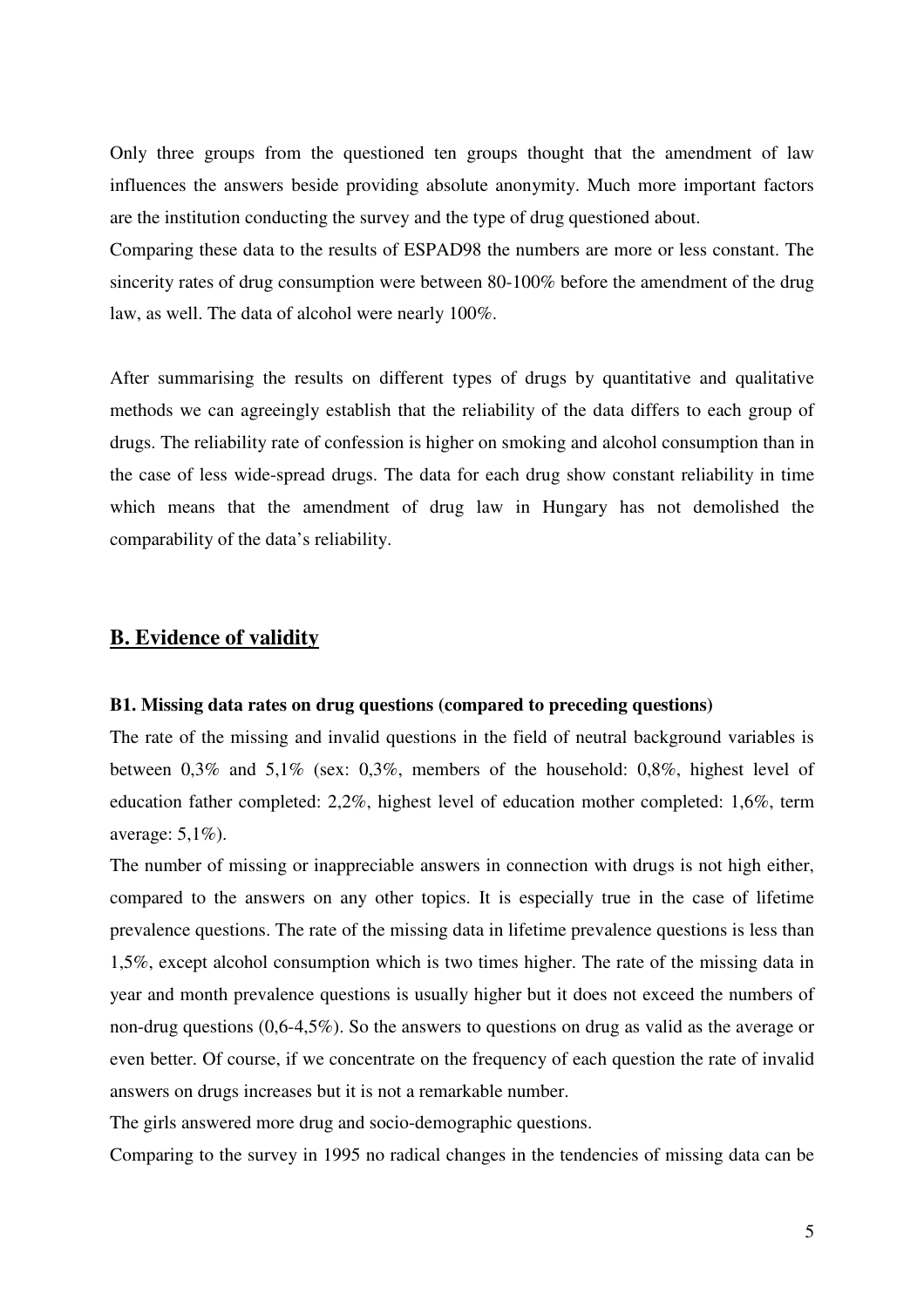observed. We could indicate a slight decrease of missing data on smoking, LSD, ecstasy, and some alcohol variables but the rate in the case of control variables and other kinds of drugs has increased.

#### **B2. Average number of unanswered questions**

The rate of unanswered questions is the highest at the optional questions, 4,57%. This rate does not differ in the other two groups. 2,48% of the compulsory questions and 2,56% of the own questions are unanswered. The girls answered considerably more questions in each group.

The rate of missing answers to the optional question was always rather high and compared to the survey in 1995 it has further increased. But this rate of the own questions fell. The missing data rate on the compulsory questions has not changed notably.

#### **B3. Inconsistency rates**

5,3% of all respondents gave inconsistent answers to the lifetime, last year and last month prevalence of alcohol consumption. The rates of both sexes significantly differ. 6,9% of the boys' answers and 3,8% of the girls' answers are contradictional. The rate of inconsistency related to the users is equal to this rate of the whole sample.

The prevalence of drunkenness shows lower inconsistency (2,3%) both in the whole sample and among the users. The boys gave less consistent answers but the difference between the sexes is not significant.

Less respondents gave inconsistent answers to illicit drug questions (marijuana, sniffing) than to alcohol consumption.

0,5% of all respondents gave inconsistent answers to the lifetime, last year and last month prevalence of marijuana consumption and 0,1% to inhalants. The rate of inconsistency among the users is considerably higher, 3% to marijuana and 1% to inhalants.

The boys' answers are less consistent, except the marijuana users.

Compared to ESPAD95 the tendencies are different. Consistency of alcohol consumption has declined and the one of other drugs has improved.

#### **B4. Results on ,, honesty" questions**

The frequency of the answers to the direct questions on validity of marijuana and heroin consumption are favourable.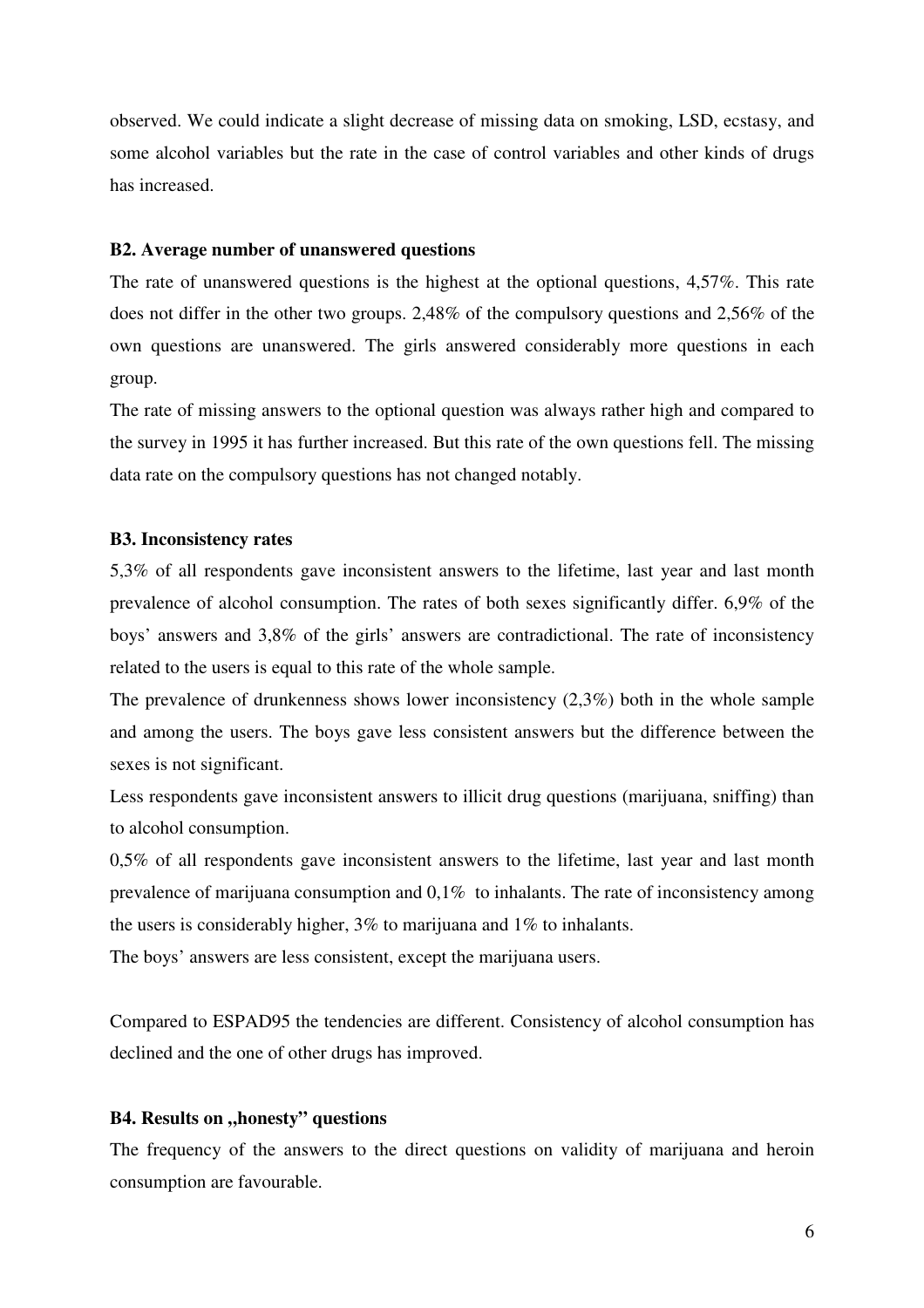Most of the respondents think that they would confess consumption. The rate of negative answers is below 10% on both drugs (8,7% on marijuana and 9,7% on heroin). But we must mention the significant differences between the sexes. The rate of denying honesty is higher among the boys but confession of consumption is also higher among them.

In the last four years the result on honesty questions has improved despite our expectations and the changes of law in Hungary.

#### **B5. Proportion reporting lifetime use of Relevin (a dummy drug)**

0,3% of the respondents marked use of the non-existing dummy drug. The rate of girls is 0,1% and 0,5% among the boys. So 99,7% of the answers to drug question are valid. This number has decreased by 0,2% but it is still satisfactory (equal to the international average in 1995).

#### **B6. Data collection leaders judgement about validity (based on classroom reports)**

The questioners marked serious problems which could endanger the validity of the answers only in 3-5% of the classes.

The bigger part of the class disturbed questioning in 7 classes (3,3%). Half of the class did not show interest in the questionnaires in 9 classes. the students took the questionnaire seriously in 96% of the classes according to the classroom reports. Interpreting of the questions was problematic in 3 classes.

#### **B7.-B9. Other comments about the validity**

After examining validity according to schooltypes and regions we can state the followings:

- The rate of missing data is usually higher in the training schools regarding both the drug questions and the background variables. There were no differences between Budapest and the countryside.
- The inconsistency rate of lifetime, last year and last month prevalence of alcohol consumption and drunkenness significantly differs in each schooltype. This rate is above the average in the training schools among the users and in the whole sample, as well. But no difference can be seen between the schooltypes in the answers about other drugs.

Regional differences of inconsistency cannot be seen. But the tendencies in alcohol, marijuana and inhalants consumption are slightly higher in the countryside, calculated by simple reliability indexes.

• The answers to the direct questions on validity of consumption data show significant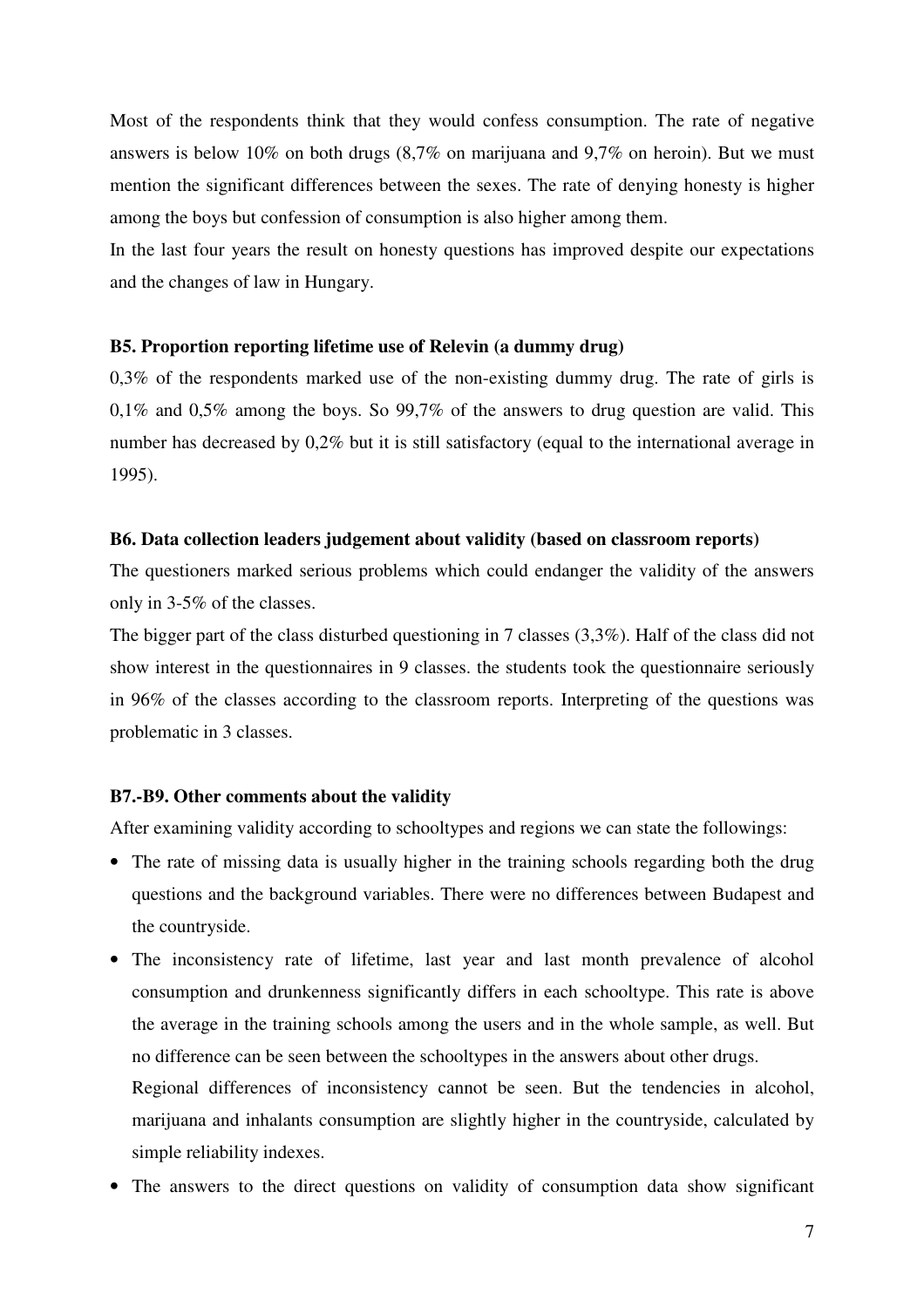differences in each schooltype. The rate of denying honesty is two times higher in training schools than in other schooltypes. Regional differences cannot be discovered but the validity of the data from the countryside is weaker.

The rate of use of the dummy drug does not differ in each schooltype. Regional differences cannot be discovered either but the data from the countryside are more favourable.

Based on the examination of validity according to schooltypes and regions we can state that the indicators in highschools and specialised secondary schools are . Neither significant nor tendentious differences can be discovered in the validity of the data between Budapest and the countryside.

### **C. Problems and solutions**

We had no methodological problems in connection with the utility of data.

### **D. Conclusions** (D1-D3)

Based on the quantitative analysis calculated according to ESPAD standards the reliability and validity parameters of the Hungarian database are satisfactory:

- The reliability rate of all respondents to all kinds of drugs, measured by a simple consistency rate, takes an interval between 95,5% and 99,7%.
- 94,7-99,9% of the respondents gave consistent answers to the lifetime, last year and last month prevalence questions.
- The number of missing or inappreciable answers in connection with drugs is not high compared to the answers on any other topics. It is especially true in the case of lifetime prevalence questions where this number is much smaller.
- Most of the respondents (90,3-91,3%) think that they would confess consumption.
- The qualitative analysis of reliability -by the focus group method- harmonises with the results of ESPAD98. The sincerity rates of drug consumption are between 80-100%.
- 0,3% of the respondents marked the use of the dummy drug. So 99,7% of the answers to drug questions are valid.
- The questioners marked serious problems which could endanger the validity of the answers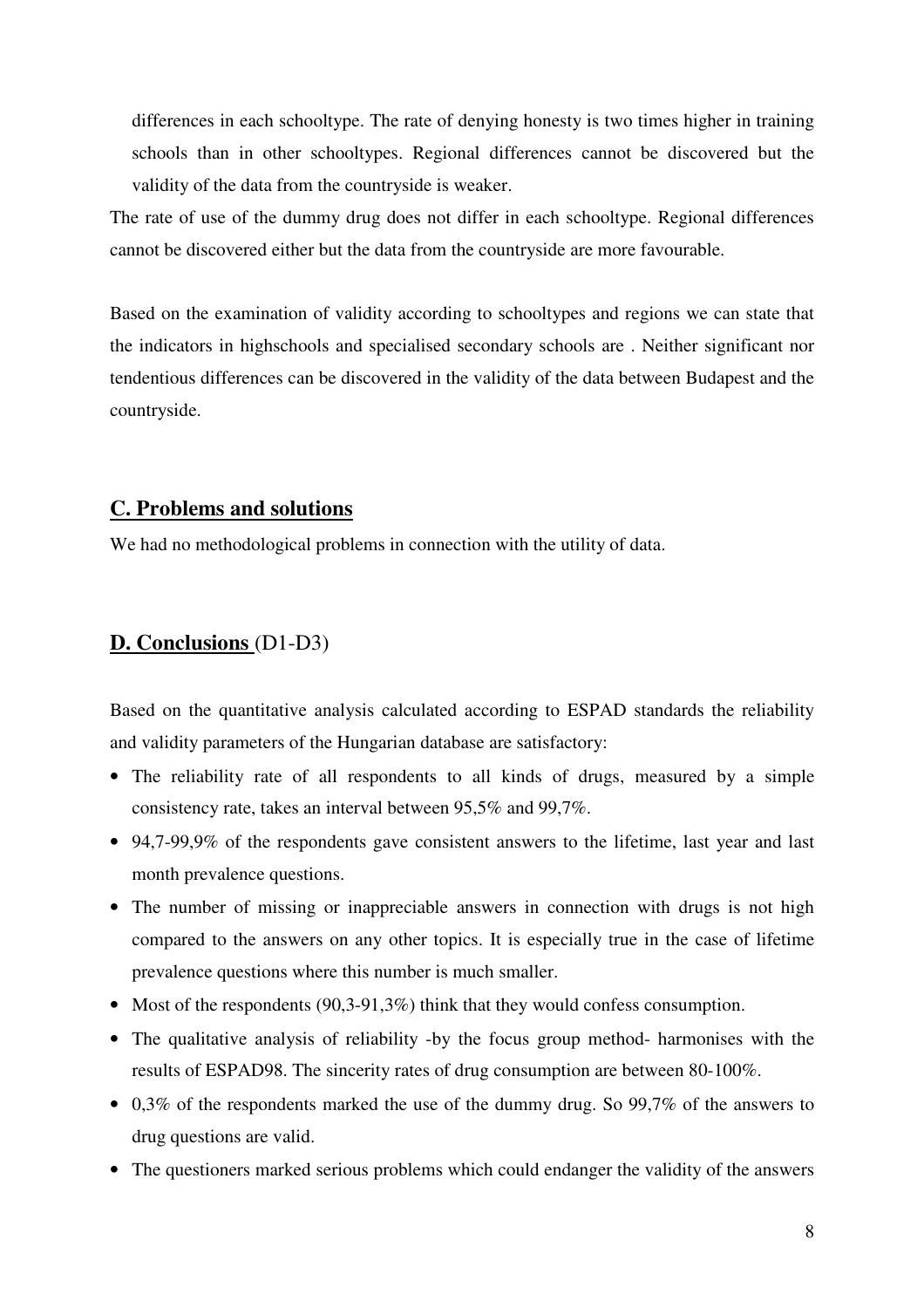only in 3-5% of the classes.

Significant deviations can be seen in the subgroups along the above reliability and validity indicators. Considerable differences can be observed among the groups of drugs, schooltypes and sexes but we did not find a group where the above indicators were so different that it could cause a problem in further analysis.

Compared to the surveys in 1995 and 1998 the methodological parameters of the Hungarian database in 1999, calculated according to ESPAD standards, show strong stability. The amendment of the law has not decreased the reliability of the comparison in time.

The survey was conducted on a national representative sample on the whole territory of Hungary. While selecting the sample we used randomly sampling method proportionally layered according to schooltypes and grades. We kept the regional proportions by weighting. We replaced the fallen-out classes from a substitude sample selected by the same principles. The final rate of fall-outs was 3,5%. No one denied answering. 99% of the respondents gave back usable questionnaires. The rate of individual sample drop-outs -because of absence- was 10,2%. The group and individual drop-outs did not deform the frequency of teh sample along the representation criteria. So the sample reached sufficient rate of the target population and the results can be reffered to the target population.

The whole process of the research was conducted according to ESPAD standards. The sample and the methodological indexes of the database are satisfactory both in national and international context. We have not found any factors that would decrease reliability of comparative and tendency analysis or could cause special problems.

### **II. Substantive results**

### **A. Frequency of self-reported lifetime drug use**

#### **Cigarettes**

28,3% of the questioned secondary school students have never smoked in their lives. The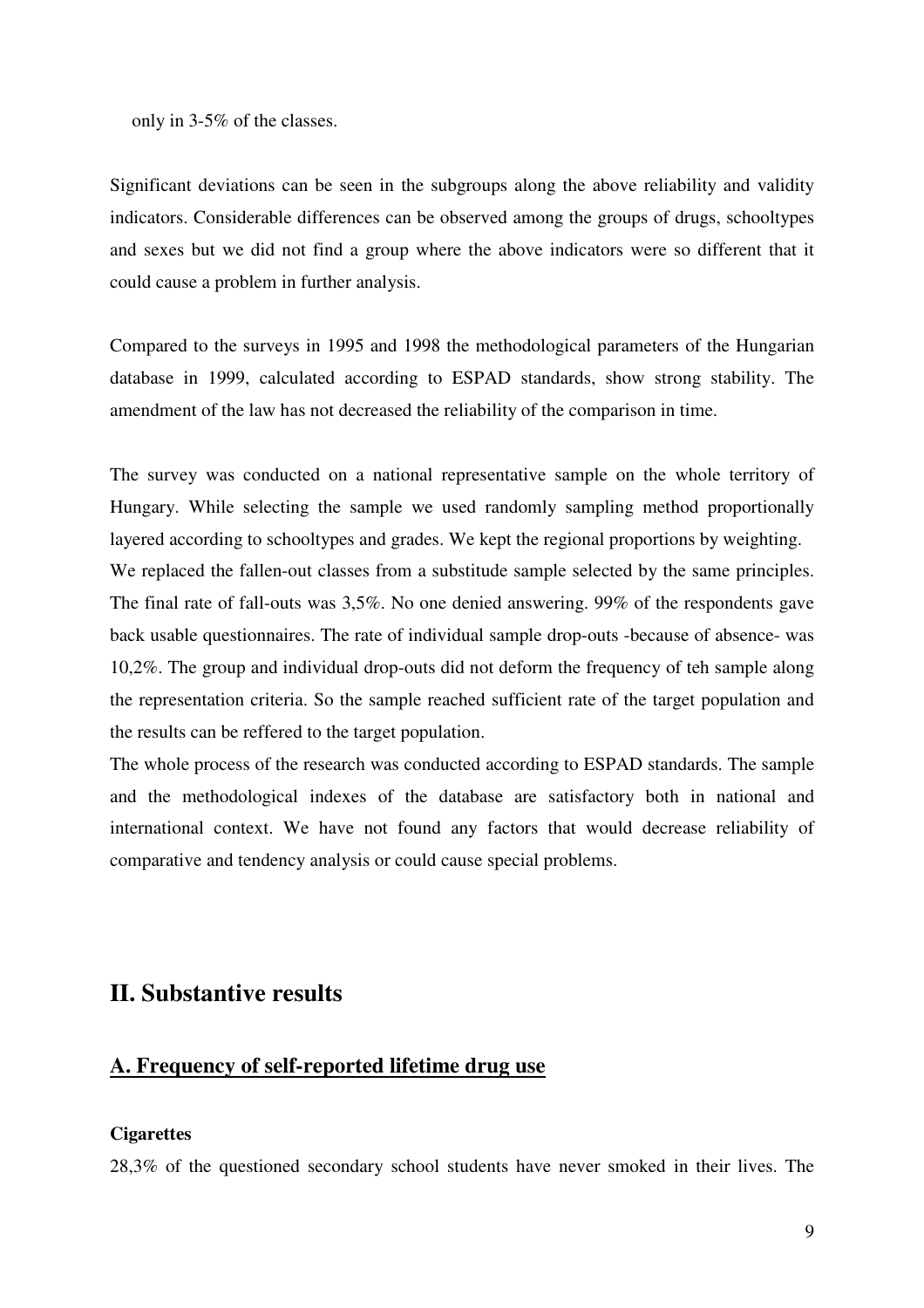difference between the boys and girls is not significant, 27,7% of the boys and 29,8% of the girls heve never smoked. But 30,8% of the boys and 14,9% of the girls have smoked 40 or more times. This rate is 27,8% in the whole sample.

The lifetime prevalence of smoking is increasing by both sexes, compared to ESPAD95. In the earlier survey 31,2% of the whole sample, 28,8%5 of the boys and 33,4% of the girls did not smoke. But the rate of smoking 40 or more times has not changed.

#### **Alcohol**

9,2% of the 16-year-old secondary school students have never drunk alcohol. The abstinence rate of boys and girls is similar, 9,5% and 8,9%. Almost half of the respondents drank alcohol maximum 10 times in their lives, one quarter of them did 20 or more times. The boys are overrepresented in the latter group. 30,9% of the boys and 19,4% of the girls drank alcohol 20 or more times.

51,5% of the students have already been drunken at least once. The prevalence of boys is higher. 58,4% of them and 44,7% of the girls have been drunk at least once. 25,4% of the boys have been drunk 6 or more times but it happened to only 11,1% of the girls.

The lifetime prevalence of alcohol consumption and drunkenness have not changed considerably since 1995. 9,3% of the students said "never drunk" in 1995 and 49,0% of them was drunken at least once.

#### **Other drug use**

12,5% of the respondents have taken illicit drug at least once in their lives. Lifetime prevalence shows significant differences between boys and girls. 8,3% of the girls and 16,7% of the boys have already taken any kinds of illicit drugs. Most of them have used it only several times but 6,9% of the boys and 3,4% of the girls took drug more than 5 times.

If we omit marijuana and hashish lifetime prevalence of illicit drugs is much lower, 5,5%. This rate is 6,5% at boys and 4,5% at girls. As the above data show the most wide-spread illicit drugs are marijuana and hashish among the 16-year-old secondary school students. Lifetime prevalence of the whole sample is 11,5%, 15,8% among boys and 7,3% among girls. Two times more boys have already tried marijuana or hashish than girls just as the lifetime prevalence of all kinds of illicit drugs shows. 3,6% of the students have used marijuana 6 or more times in their lives.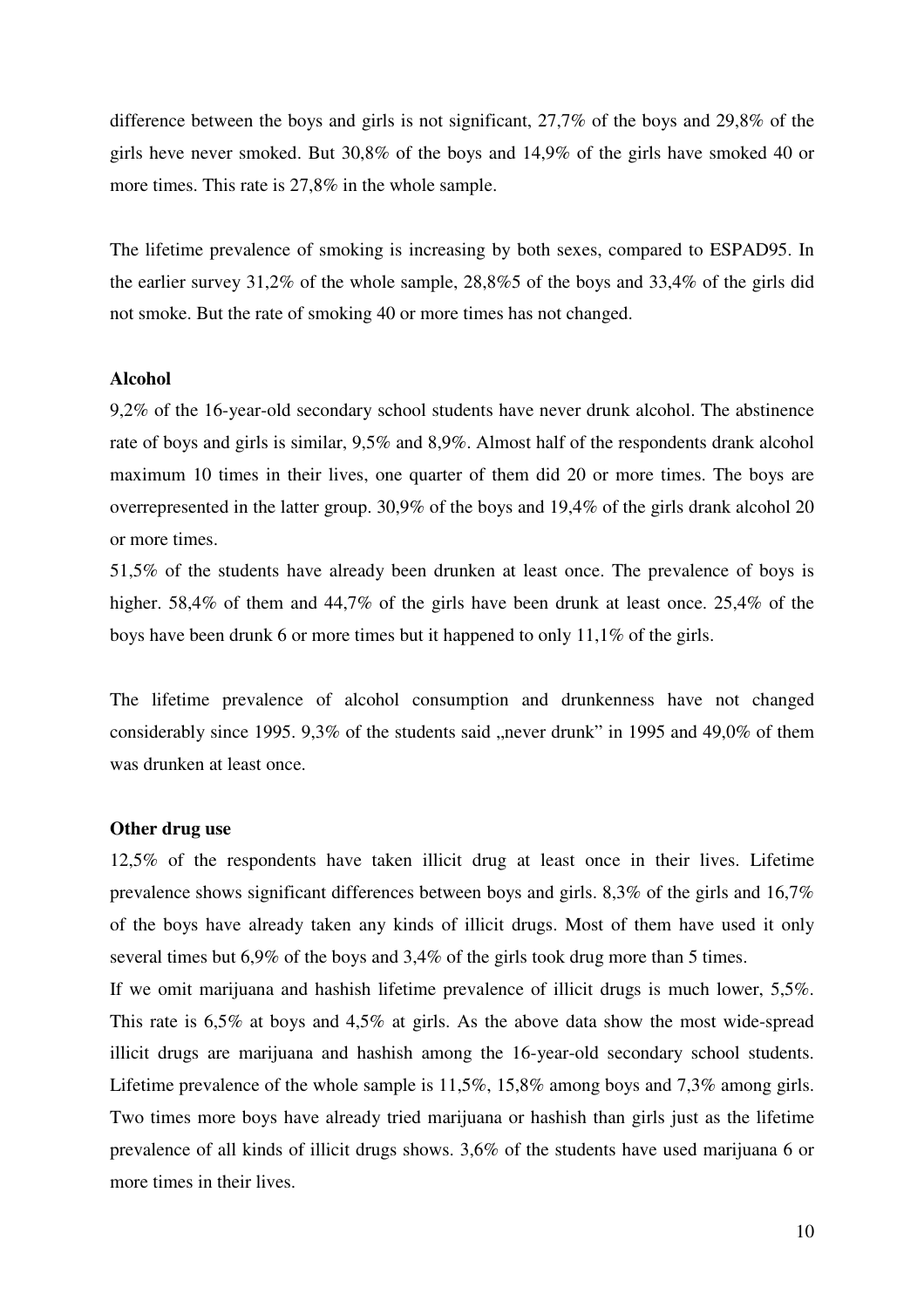Although taking marijuana or hashish with alcohol is familiar among the Hungarian students as well they prefer taking them alone. 5,6% of the respondents admitted taking the two drugs together (7,8% of boys and 3,3% of girls). The second and third wide-spread drugs are LSD and other hallucinogens and ecstasy (lifetime prevalence is 3,3% and 3% in the whole sample). The boys take these drugs more often but the differences between the two sexes are smaller than in the case of marijuana. According to the answers of all respondents the lifetime prevalence of amphetamines is 2,3%, crack and cocaine 0,9%, heroin by smoking 1,2%, heroin other than smoking 0,8%. 0,7% of the whole sample have used any drug by injection. Taking all illicit drugs into consideration after marijuana and hashish the third and fourth most wide-spread drugs are tranquillisers or sedatives without prescription and alcohol with

medicines (9,7% and 7,7% of the Hungarian 16-year-old secondary school students have tried them at least once ).While lifetime prevalence of alcohol with medicines is similar among boys and girls (7,3% and 8,1%) lifetime prevalence of tranquillisers or sedatives without prescription is much higher among the girls (12,6% and 6,8%). Frequent use of both drugs is rather rare. We must pay attention to the fact that taking tranquillisers or sedatives medically supervised is rather high among the students (10,9% of girls and 7,8% of boys, 9,4% of the whole sample).

Lifetime prevalence of inhalants is also high, especially among the boys. The rate of sniffing is 6,3% among boys, 2,6% among girls and 4,5% in the whole sample.

The table shows the lifetime prevalence of other drug use in 1995 and 1999 among the Hungarian 16-year-old secondary school students:

|                                                       | 1995 | 1999 |
|-------------------------------------------------------|------|------|
| use of illicit drugs                                  | 4,8  | 12,5 |
| use of illicit drugs without<br>marijuana and hashish | 1,4  | 5,5  |
| drug by injection                                     | 0,3  | 0,7  |
| marijuana or hashish                                  | 4,5  | 11,5 |
| amphetamins                                           | 0,4  | 2,3  |
| LSD or other hallucinogens                            | 0,9  | 3,3  |
| crack                                                 | 0,1  | 0,8  |
| cocaine                                               | 0,2  | 0,8  |
| ecstasy                                               | 0,4  | 3,0  |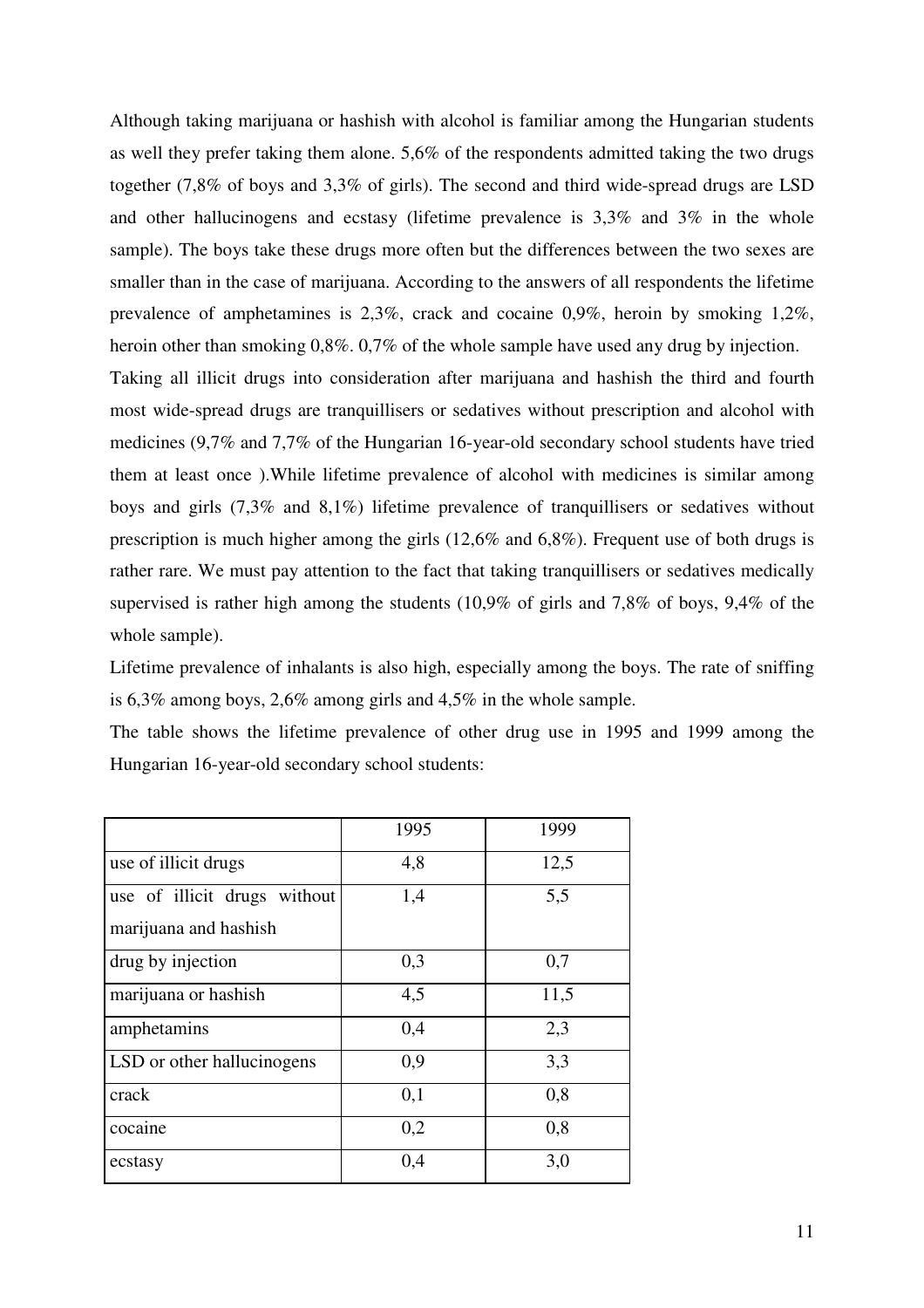| heroin                       | 0,4                  | $\ddot{\phantom{0}}$ |
|------------------------------|----------------------|----------------------|
| heroin (by smoking)          | $\ddot{\phantom{0}}$ | 1,2                  |
| heroin (othr than smoking)   |                      | 0,8                  |
| tranquillisers, sedatives    | 8,3                  | 9,7                  |
| inhalants                    | 5,8                  | 4,5                  |
| anabolic steroids            | 1,1                  | 2,2                  |
| alcohol together with pills  | 10,0                 | 7,7                  |
| alcohol and marijuána        |                      | 5,6                  |
| magic mushroom               | $\ddot{\phantom{0}}$ | 0,5                  |
| sedatives<br>tranquillisers, | 7,6                  | 9,4                  |
| medically supervised         |                      |                      |

Significant changes occured in the spread of drug consumption in Hungary during the four years between the two surveys. Lifetime prevalence of illicit drugs with or without marijuana is more than two times higher than earlier. Consumption of almost every licit and illicit drug has increased, except inhalants and alcohol with medicines. The data show that marijuana is the most wide-spread drug among the students overtaking the traditional Hungarian ways of drug use: sniffing, tranquillisers or sedatives and alcohol with medicines. We have to point out that the increase of lifetime prevalence of illicit drugs has not meant the drop of lifetime prevalence of licit drugs. Taking tranquillisers or sedatives medically supervised or without prescription has even raised.

#### **Frequency of abstinence**

The rate of absolute abstinence (who never used anything) is 5,7% in the whole sample. The difference between boys and girls is not remarkable (5,8% and 5,6%). This rate is falling among the boys in comparison with ESPAD95. The proportion of those who never had a smoke or drink is 6,1%, who never had a smoke or drink and never used drug is 6,0% slightly higher than the rate of absolute abstinence. These abstinence rates are similar among boys and girls and have not changed since 1995.

### **B. Frequency of self-reported drug use in last 12 months**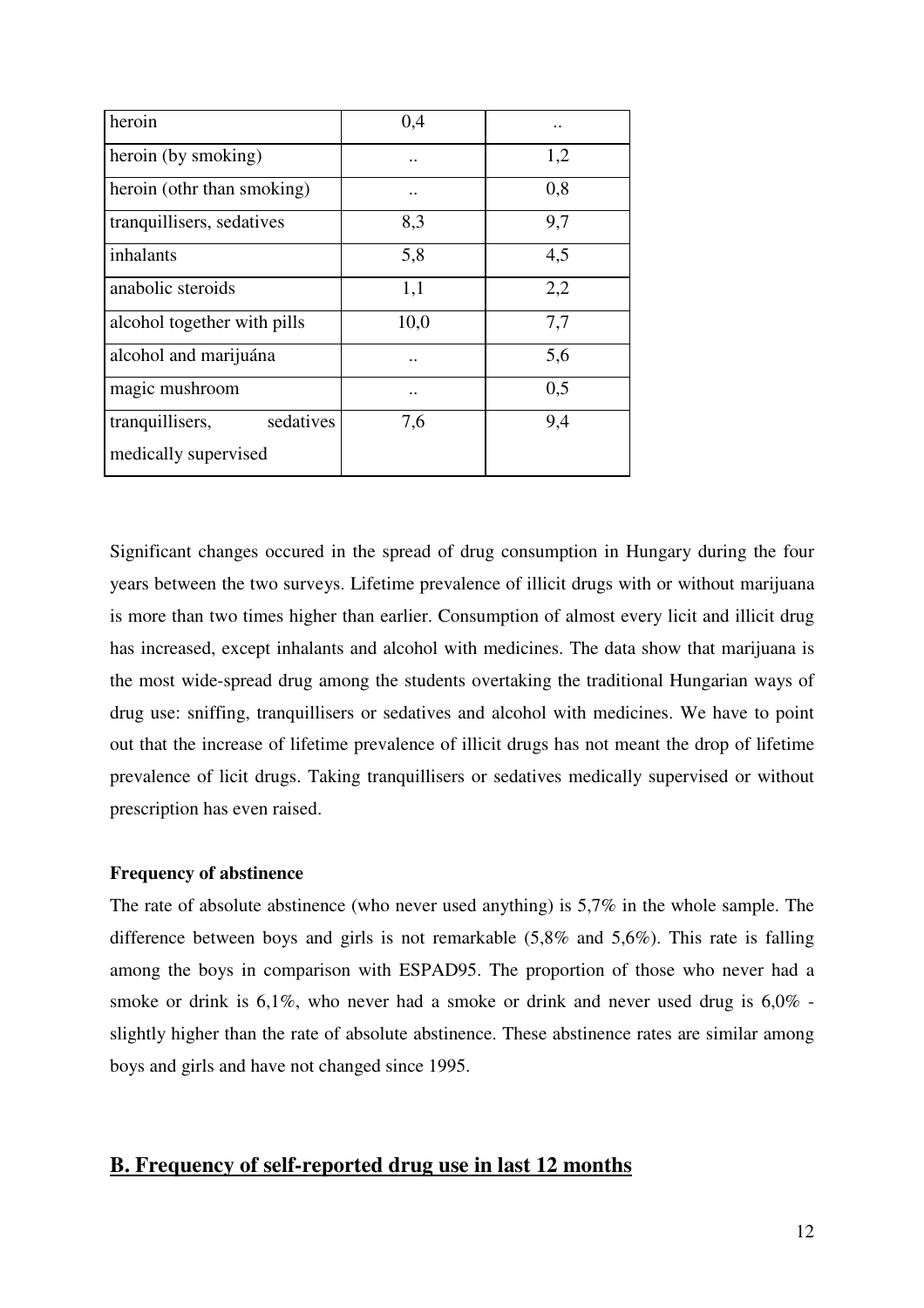#### **Alcohol**

In the previous year before questioning 81,1% of the students drank alcohol at least once. The difference between boys and girls is not significant, the rate of boys is slightly lower. But 25,3% of the boys and only 16% of the girls drank alcohol 10 or more times. Drunkenness was also more seldom among the girls (35,8% at least once), 48,1% of the boys were drunk at least once in the previous year (41,9% in the sample). 15% of the boys and 5,4% of the girls were drunk 6 or more times in the last 12 months.

#### **Other drug use**

8,3% of the youngsters took marijuana or hashish in the last 12 months. The prevalence of girls is much lower  $(4,8\%)$  than among the boys  $(11,9\%)$ . Bigger part of the respondents took marijuana or hashish only one or two times. 5,5% of the boys and 2,5% of the girls used marijuana or hashish 3 or more times.

2,2% of all students sniffed the previous year, 3,2% of boys and 1,3% of girls.

#### **Frequency of abstinence**

Nearly 20% of the respondents did not take alcohol, marijuana or inhalants in the previous year. More girls drank alcohol and more boys used other drug in that period.

### **C. Frequency of self-reported drug use in last 30 days**

#### **Alcohol**

In the previous month before questioning 51,1% of the students drank alcohol at least once. Most of them drank 1-5 times and 9,1% did 6 or more times (6,2% of the girls and 12,2% of the boys). The last month prevalence of the girls is 48,5%, the one of the boys is 53,7%. Similarly to the survey in 1995 drinking of spirits was the most frequent among the boys and girls in the previous month. 44,8% of the girls drank spirits, the frequency of wine consumption is 27,1% , the one of beer consumption 20,1%. The prevalence of spirits is higher than the this rate of wine and beer. The students drank wine and beer one or two times but in connection with spirits they mentioned 3 or more times. The month prevalence of spirits among boys is 44%, equal to the girls. But the boys drank wine and beer more often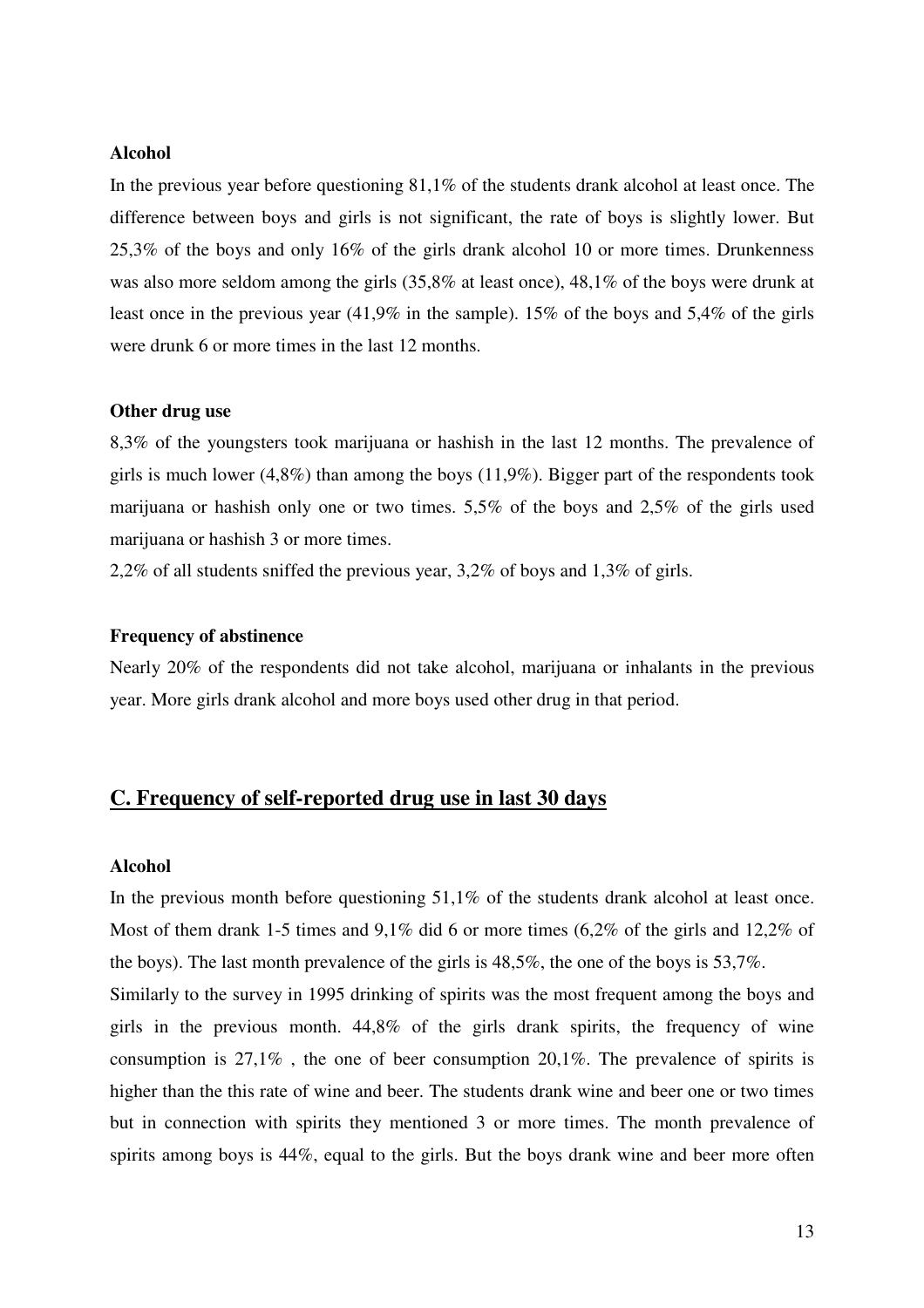(month prevalence are 32,5% and 29,1%). The structure of consumption, especially of the girls, has changed since 1995. The month prevalence of spirits among the boys has slightly increased and in the cases of wine and beer it has strongly decreased. These prevalences were 37,5%, 42,4%, 41,4% in 1995. The month prevalence of beer and spirits among the girls has increased and in the case of wine it has decreased. These prevalences were 17,6%, 38,5%, 30,4% in 1995.

26,1% of the boys and 16,4% of the girls were drunk at least once in the last month (21,2% of the whole sample). The rate of drinking 5 or more drinks on one occasion is similar to drunkenness. This prevalence is 17,7% among girls and 28,7% among boys. Both indicators are rising among girls and having 5 or more drinks on one occasion is decreasing among boys compared to 1995.

#### **Other drug use**

The last month prevalence of marijuana is three times higher than in 1995. 3,8% of the respondents used marijuana in the last 30 days in 1999, most of them one or two times. The month prevalence of boys is 5,1%, the one of the girls is 2,4%. The month prevalence of inhalants has also risen. 1,2% of the students sniffed in the last month (0,8% of the girls and 1,6% of the boys).

#### **Cigarettes**

The last month prevalence of smoking is 36,4% in the whole sample. The difference between boys and girls is not significant, 35,3% of the boys and 37,5% of the girls smoked last month. The prevalence of boys has slightly but the one of girls has more considerably increased, compare to the data in 1995 (36,2% and 31,6%). The proportion of those who smoked 10 or more cigarettes last month is low at both sexes (6,5% of boys and 4,1% of girls).

#### **D. Age at first use**

#### **Cigarettes**

Most of the youngsters have already smoked their first cigarette by the age of 14. One third of the boys and one quarter of the girls have smoked their first cigarette by the age of 12. 31,5% of the respondents smoke daily (32,6% of the boys and 30,5% of the girls). Both sexes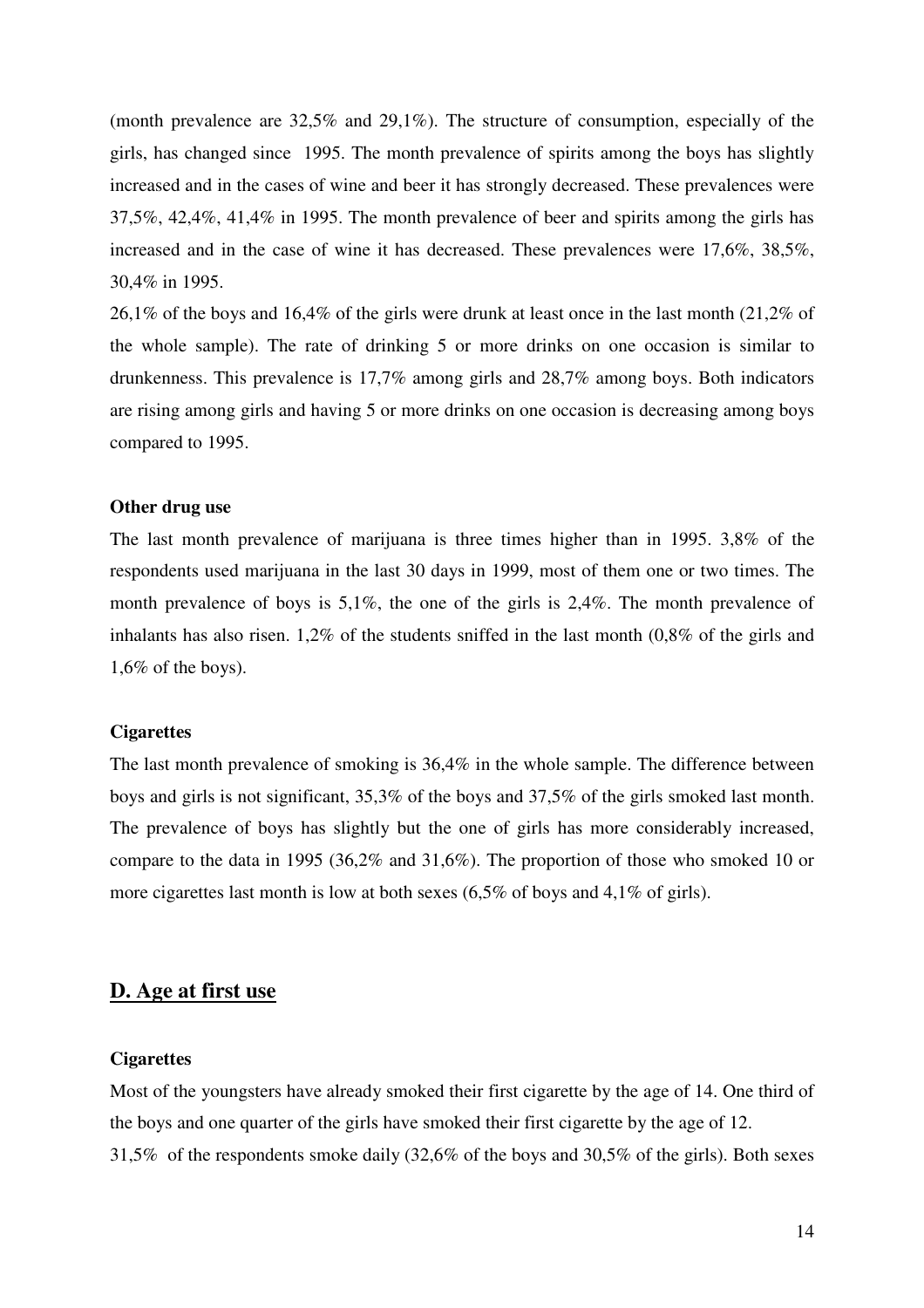started daily smoking at the age of 14-15.

#### **Alcohol**

The age of first alcohol consumption considerably differs according to the sorts of alcohol. The boys drink beer first, one third of them drank it at least once before the age of 12 and most of them tried wine before the age of 14. The most frequent age of first glass of spirits is 14-15 years. Most of the girls have already tried beer before the age of 11 but the most frequent age of first glass is 14 years. They are usually 13-14 years old when drinking wine and 14-15 years old when drinking spirits the first time. The youngster possibly try beer first and spirits last.

The most frequent age of first drunkenness is 14-15 years. The boys are mostly 14, the girls are usually 15 when getting drunk first.

#### **Other drugs**

The students are 15 years old when they first try illicit drugs. Exceptions are marijuana, tranquillisers or sedatives and alcohol with medicines and in the case of boys trying of sniffing also starts at the age of 14.

Summarising the above data we can lay down that the youngsters first start smoking then drink beer, wine and at the age of 14 they try spirits, marijuana and other licit drugs. They are 15 years old when trying first most illicit drugs.

### **E. Alcohol consumption**

#### **Quantities**

The sort of alcohol drunk last time shows similar tendency to the prevalence. Almost half of the respondents  $(49,8\%)$  drank spirits. The rate among girls is higher  $(53,9\%)$  than among boys (45,9%) which means that this is the most frequent sort of alcohol drunk last time among girls. 40,9% of the students mentioned wine. 35,7% of the girls and 46,2% of the boys drank wine last time. The rate of wine over the rate of spirits among the boys. Consumption of beer and wine has decreased at both sexes, consumption of spirits stays at the same level since 1995.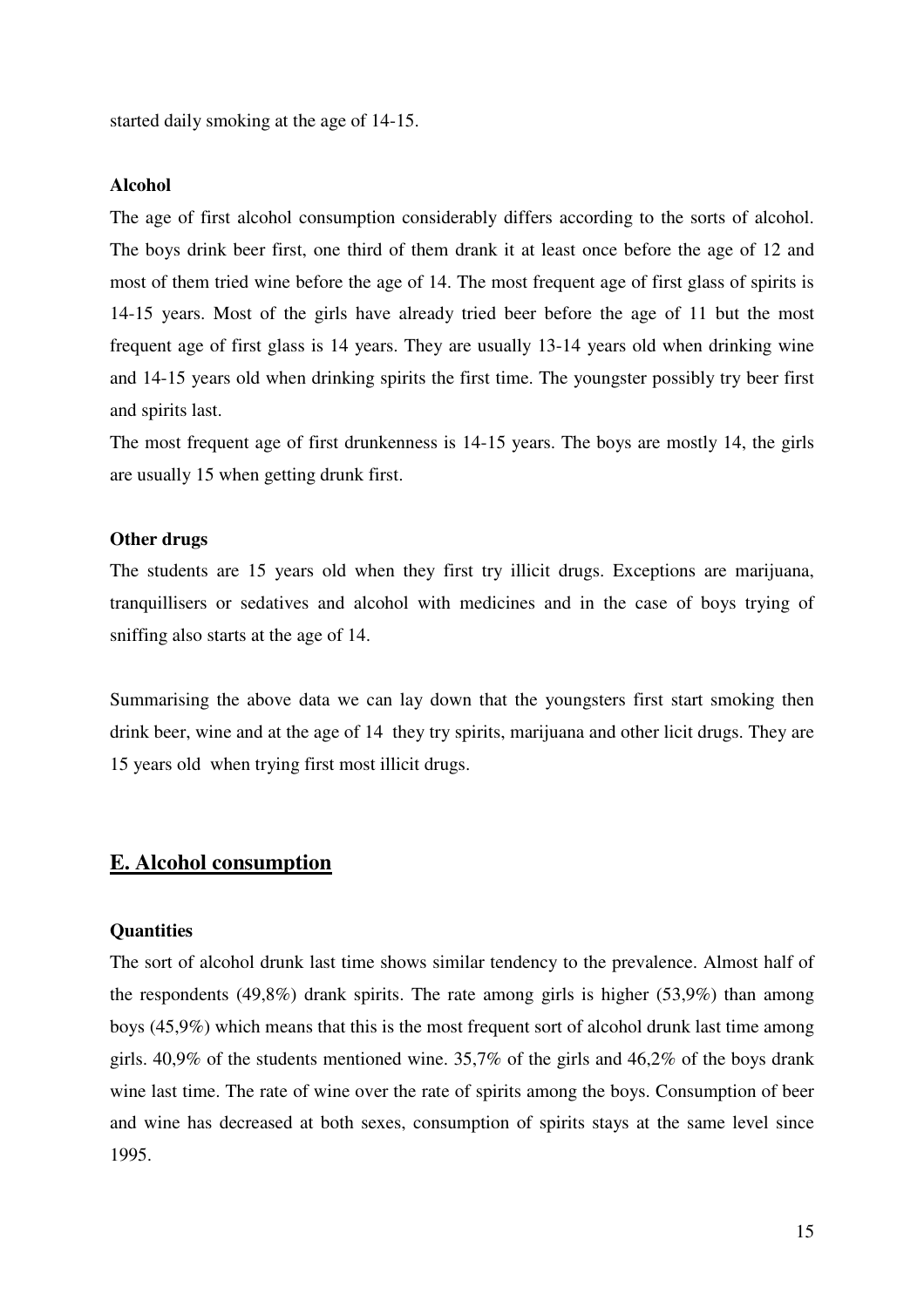The quantity of each sort of alcohol drunk last time refers to the fact that the rate of spirits is rather high in the consumption of the students, especially the girls. 24,3% of the respondents drank less than 5 cl and 9,2% drank more than 10 cl. The proportion of the latter category is 10,6% among boys and 7,95 of the girls. The boys drank more, the girls drank less wine than spirits. 8,9% of all questioned drank more than 30 cl wine (5% of girls and 12,9% of boys).. 4,3% of them drank more than 100 cl beer (0,7% of girls and 8% of boys).

Based on the data about last alcohol consumption the girls dominantly drank spirits and rarely drank small quantity of beer. The boys drank the biggest quantity of wine and the most frequently. On the second place they put spirits, considering frequency and quantity. And they also rarely mentioned beer.

#### **Drinking places**

26,4% of the students mentioned their own homes as the place of the last consumption. Home is the most frequent place of drinking among girls (30,5%). Home is on the third place among boys (22,4%), the second is the bar or pub (23,9%), and the most frequent place is the disco  $(25,1\%)$ . The girls put the disco on the second place  $(26,3\%)$  and the pub on the third (11,4%). Both sexes often mentioned someone else's apartment (15,7% of boys and 17,3% of girls). But they rarely marked street, park or other public area (4,8% of all students) and restaurant (4,5% of them).

#### **Drunkenness**

Judgement of last drunkenness shows remarkable differences between the two sexes. 2,8% of the girls marked 10 on the scale and 5% of the boys did the same. 20% of the boys marked 7 or higher value but only 10,5% of the girls did so. 6,8% of the boys and 11,2% of the girls marked 1. 22% of the boys and 19,4% of the girls marked 2-4.

30,9% of the respondents needed 3-6 drink to get drunk. Both sexes similarly marked 3-4 drinks  $(16\%)$  but the boys more often chose 5-6 drinks  $(15,3\%)$ , girls  $13,1\%$ ). The more significant differences appear from the seventh drink. 21,9% of the boys needed 7 or more drinks to get drunk while only 9% of the girls marked this quantity.

#### **Possible personal effects**

Similarly to the data of 1995 the questioned students more often mentioned positive effects of alcohol consumption than negative consequences. Most of them marked "have a lot of fun" as the most possible effect of alcohol consumption. The next most frequent answer was: "harm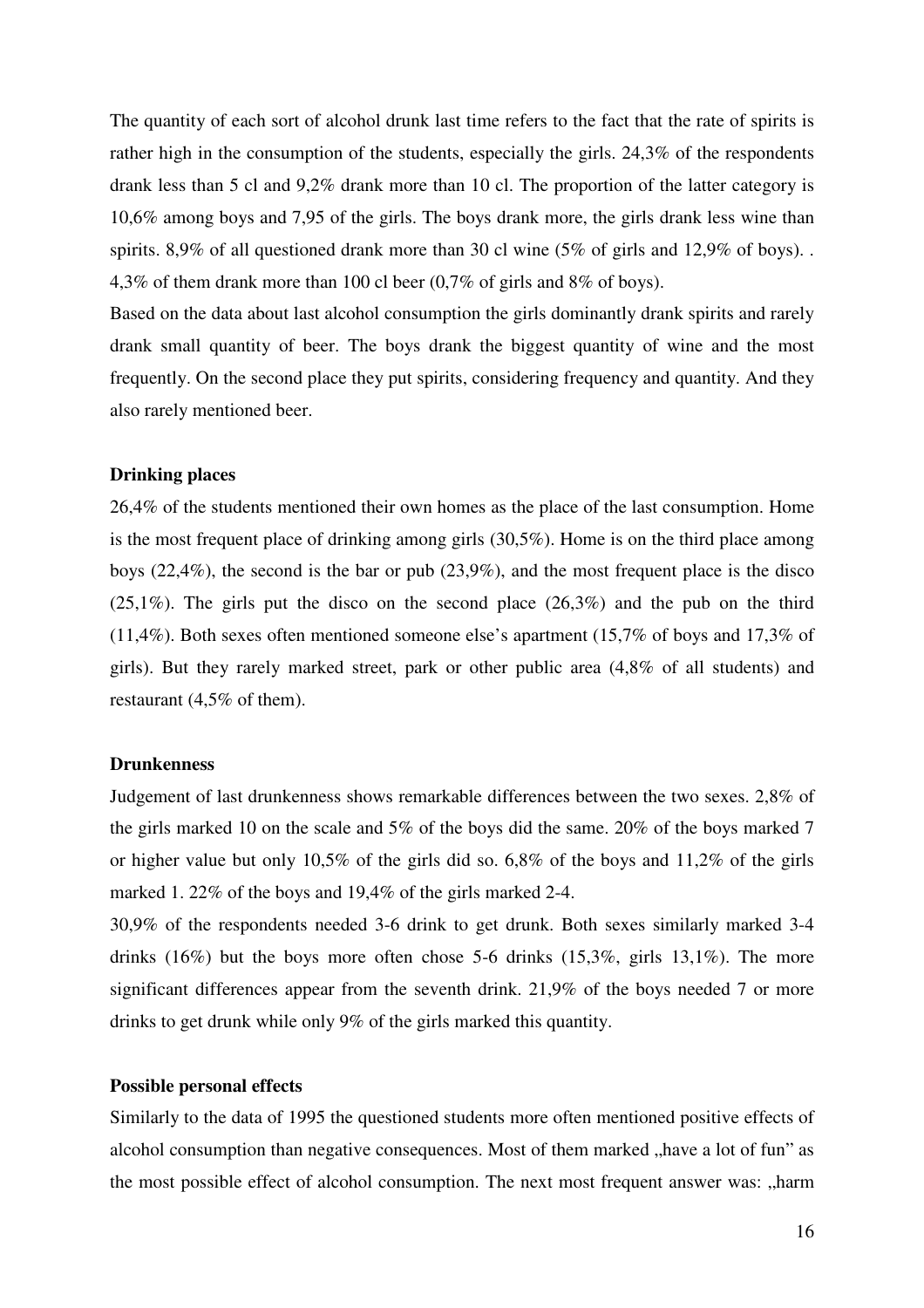my health". They often mentioned "feel relaxed" and "feel more friendly and outgoing" as positive and "get a hangover" as a negative effect. There are no interpretabil differences between the two sexes. The boys usually think all effects to be more possible at a higher rate.

#### **Experienced problems**

Alcohol consumption caused problems in lives of only a few students. 6,5% of the respondents mentioned ,,damage to objects or clothing". Some of them marked ,,quarrel or argument", "loss of money or other valuable items". The boys had much more problems because of alcohol consumption.  $9,3\%$  of them mentioned  $\alpha$ , damage to objects or clothing" and  $7,3\%$ , quarrel or argument".

Even less youngsters mentioned problems because of drug consumption. The rate of all problems listed in connection with drug consumption stands below  $1\%$  in the whole sample. But we should not ignore that they rather often mentioned problems for other reasons, independently from alcohol and drug consumption. Most of them marked "quarrel or argument, bad performance at school, accident or injury, problems in relationship with friend or parents".

### **F. Attitude towards alcohol consumption**

#### **Anticipated drinking behaviour**

In 1995 we already mentioned that the "Do you think you will be drinking alcohol when you are twenty-five?" question is hardly usable in Hungary. A high proportion of the respondents say no to all types of "do you drink alcohol" questions because of the Hungarian alcohol consumption habits. People mean regular drinking of large quantities when thinking of alcohol consumption in the Hungarian culture. So when anticipating their own future drinking behaviour they think of large quantities. This attitude explains that only 9,2% of the youngsters have never drunk alcohol and the abstinence rate in the previous year before questioning is 18,9%. 28,3% of them thinks that they will not be drinking alcohol at the age of 25. 30% think that they will be drinking and 41,7% do not know. In our opinion these numbers do not show the expectable rate of alcohol consumption but different ways of interpreting the question.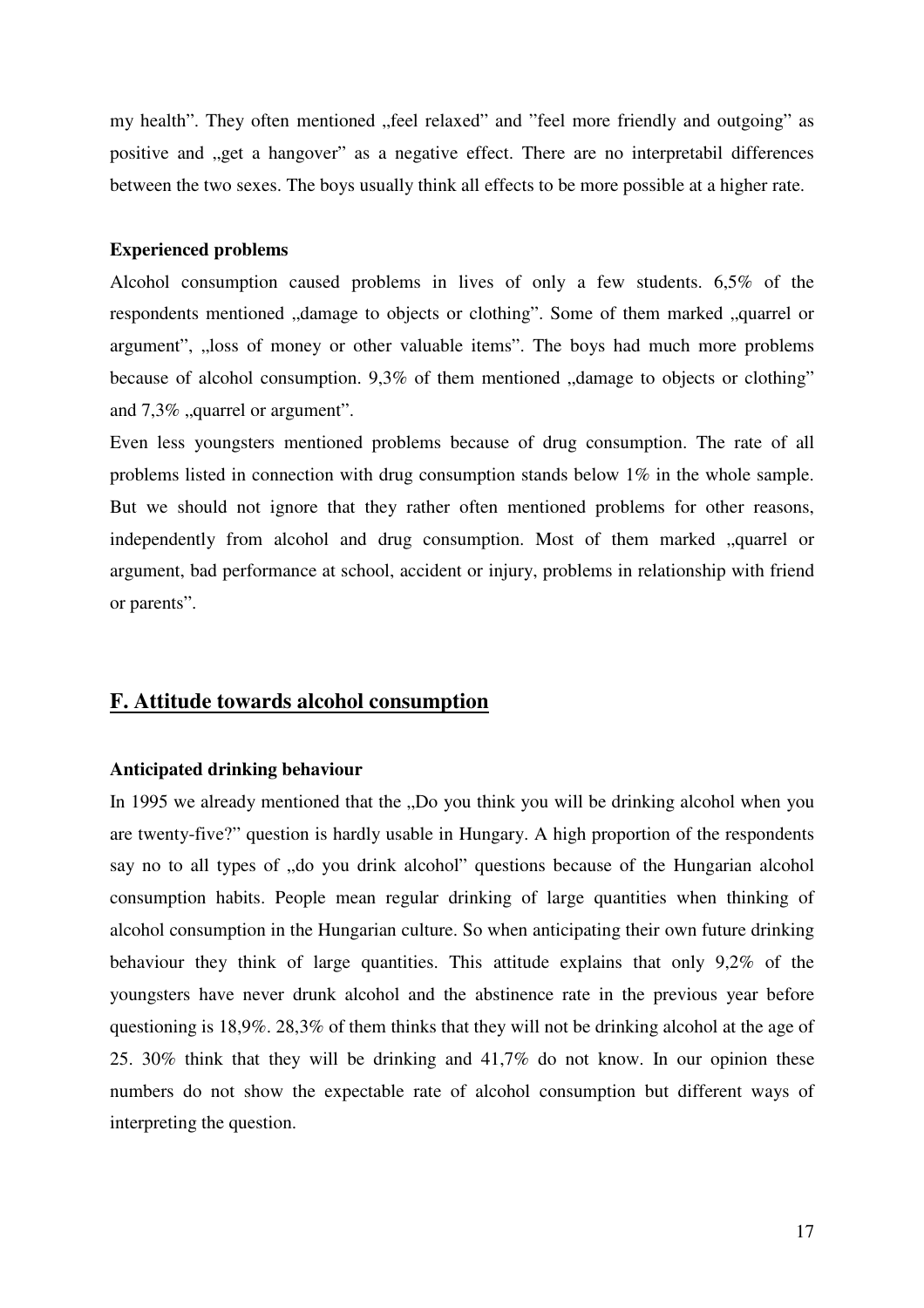### **G. Knowledge of drugs**

95% is the knowledge rate of the four most well-known drugs among the Hungarian secondary school students: heroin, cocaine, ecstasy and marijuana. The next group consissts of LSD and tranquilisers or sedatives, with a rate of 90%. Three quarter of the respondents have alreeady heard about amphetamines. The bigger part of the students does not know only three of the listed drugs: crack, methadon (33%) and magic mushrooms which slightly more than 10% of the respondents have heard about.

Compared to the survey in 1995 the number of known drugs has increased. Today the students know most kinds of drugs. The knowledge of ecstasy rose by 70% and the one of ampheetamines by more than 50%. The proportion of those who have heard about LSD and crack increased by 15% since the middle of the decade. We found only one drug that has become less familiar among students: tranquilisers or sedatives.

It is interesting that although marijuana is the most frquently used drug in Hungary, knowledgement rates of some drugs overtake it which are used more rarely and their lifetime prevalence is low.

### **H. Perceived availabilityof drugs**

90% of the respondents suppose that cigarettes and differeent sorts of alcohol can very easily or fairly easily be obtained. Getting of spirits is more difficult in their opinion. Its rate is 10% lower. About 2% of the students found the obtaining of the above mentioned drugs rather difficult or difficult.

Compared to the results of ESPAD95 significant changes cannot be seen. The number of those who found getting of all sorts of alcohol difficult at any rate has slightly decreased.

The availability of other drugs is much smaller than getting cigarettes or alcohol according to the judgement of the students. The availability of inhalants and tranquillisers or sedatives is the most positive. 40-50% of the respsondents marked fairly easy or easy.

Considering othere drugs students mostly marked difficult, rather difficult or impossible to get. 20-24% of the respondents could fairly easily get marijuana or ecstasy, 13-15% of them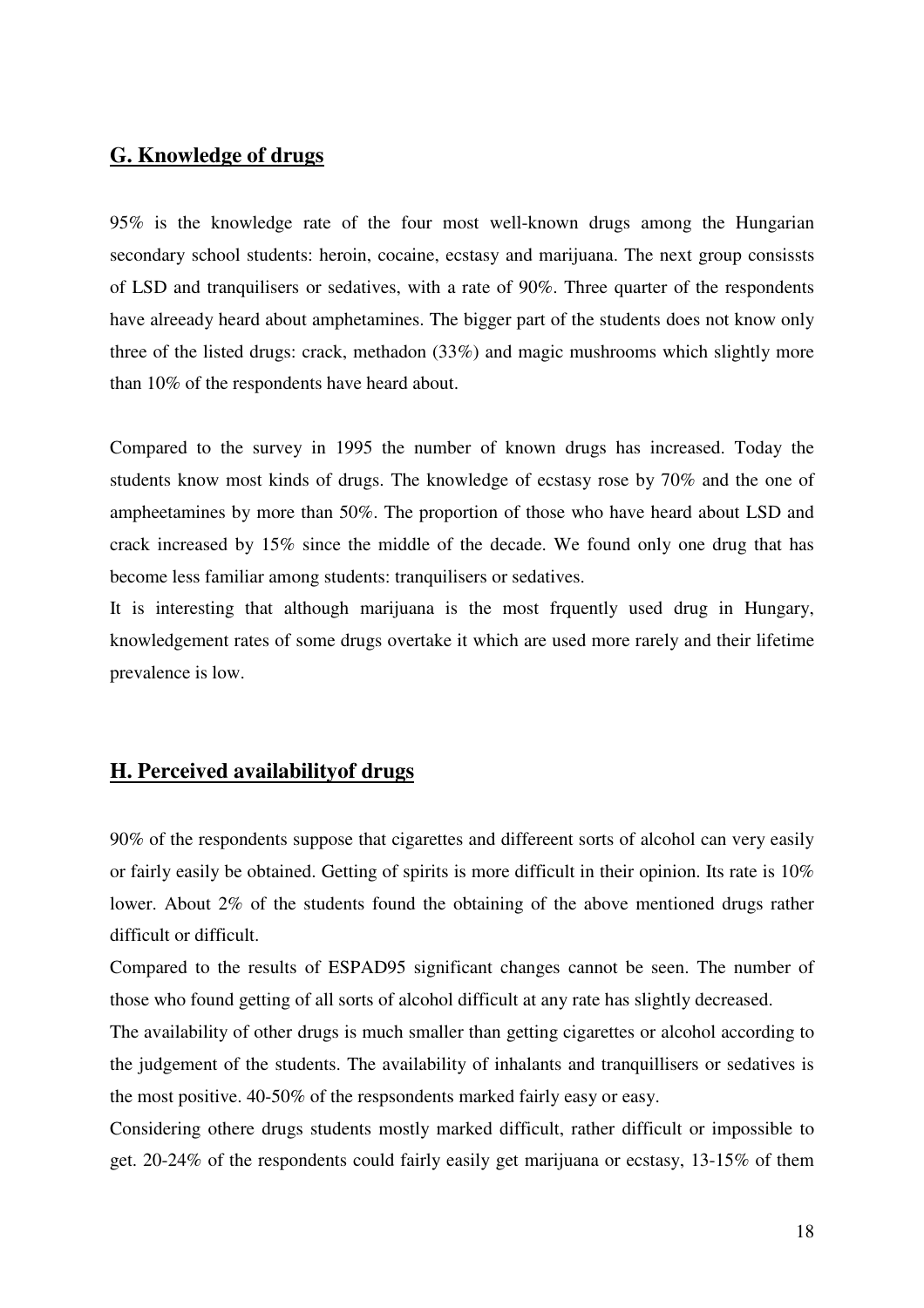think that it is possible to get LSD and amphetamines. The judgement about the availability of other kinds of drugs stands below 10%. 15-20% of the students suppose that it is impossible to get illicit drugs.

The answers of boys and girls show significant differences. In the boys' opinion the availability of most drugs is fairly easy.

Compared to ESPAD95 the results do not show radical changes in judgment of availability of alcohol, tranquillisers or sedatives, sleeping pills and inhalants. Although the number of "impossible" answers in connedtion with these drugs has fallen.

But the number of those who think that it is easy or very easy to get otheer drugs has conssiderably risen. This increase usually was 2-2,5 times higher and this rate of ecstassy was 5 times higher than 4 years ago.

| Other drugs                 | <b>ESPAD 95</b> | <b>ESPAD 99</b> |
|-----------------------------|-----------------|-----------------|
| <b>Inhalants</b>            | 50,8            | 50,3            |
| Tranquilizers or sedatives  | 36,6            | 39,9            |
| Esctacy                     | 4,2             | 23,7            |
| Marijuana or hashish        | 9,0             | 19,3            |
| LSD or other hallucinogenes | 5,9             | 15,9            |
| Amphetamines                | 4,6             | 13,3            |
| Anabolic steroid            | 8,5             | 11,4            |
| Heroin                      | 4,5             | 9,3             |
| Cocaine                     | 3,9             | 9,1             |
| Crack                       | 4,0             | 9,0             |
| "Magic mushrooms"           |                 | 6.3             |

*The rate of answering "easy" or "very easy" in 1995 and 1999* 

## **I. Disapproving of drug use**

### **Cigarettes and alcohol**

28,9% of the respondents disapprove smoking in general, 72% of them disapprove smoking regularly (10 or more cigarettes a day).

9,8% of the students disapprove one or two drinks several times a year. 56,2% of them disapprove one or two drinks several times a week and 72,4% disapprove getting drunk once a week.

The girls are more tractable when judging smoking and drinking ocassionally while judging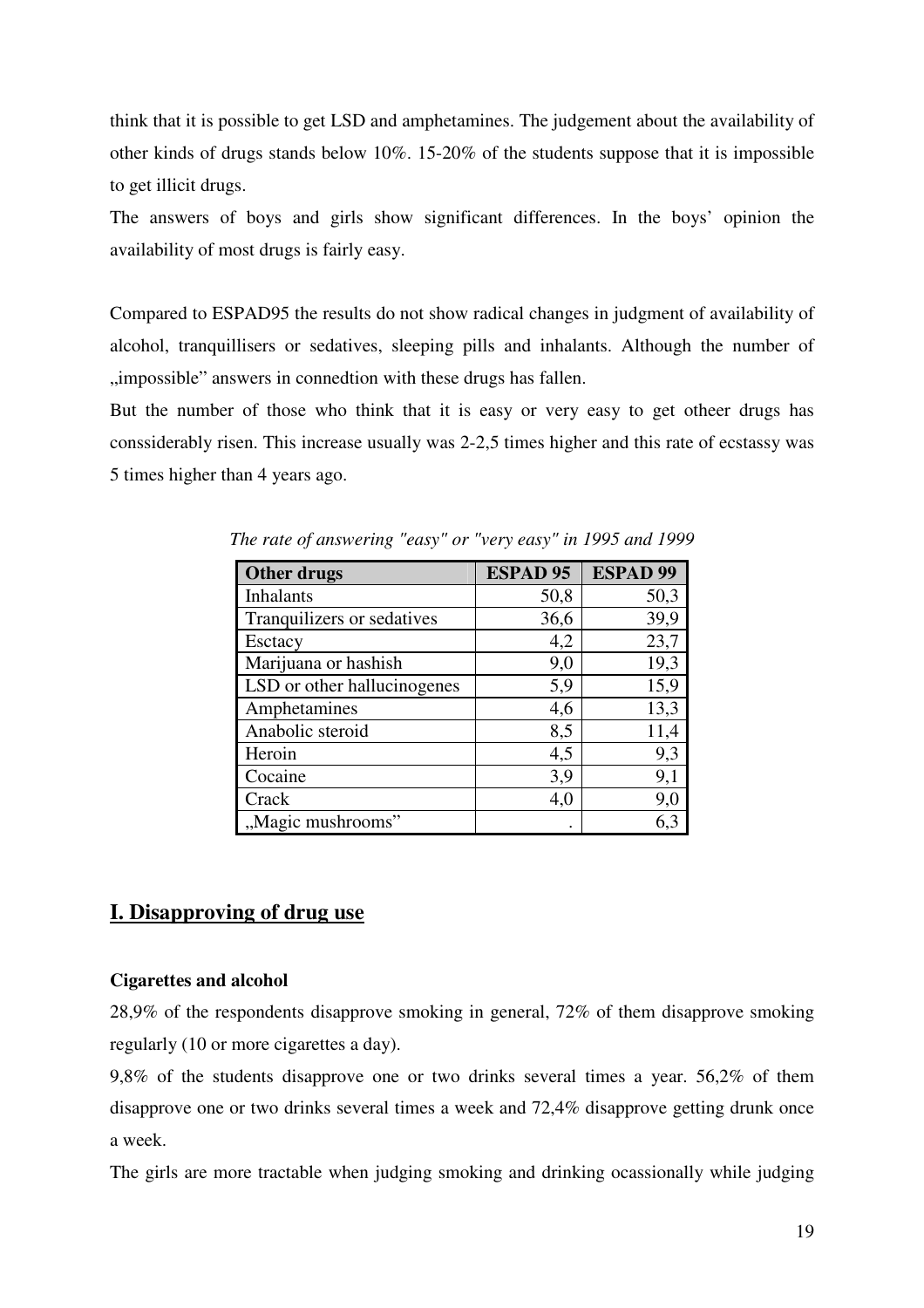smoking and drinking regularly shows opposite difference between the sexes .

The tendency of disapproving smoking and drinking alcohol, except smoking occasionally, has decreased since 1995. The number of those who disapprove drinking alcohol ocassionally and regularly but not a large quantity has significantly dropped during the last four years.

*The rate and the change in rate of those who "disapprove" or "strongly disapprove" smoking cigarettes or drinking alcoholic beverage* 

|                                          | <b>ESPAD 95</b> | <b>ESPAD 99</b> | change  |
|------------------------------------------|-----------------|-----------------|---------|
| <b>Cigarettes</b>                        |                 |                 |         |
| Smoke cigarettes occasionally            | 24,9            | 28,9            | 4,0     |
| Smoke 10 or more cigarettes a day        | 75,4            | 72,0            | $-3,4$  |
| <b>Alcohol</b>                           |                 |                 |         |
| Drinking one or two drinks of an         | 17,7            | 9,8             | $-7,8$  |
| alcoholic beverage                       |                 |                 |         |
| Having one or two drinks several times a | 71,2            | 56,2            | $-15.0$ |
| week                                     |                 |                 |         |
| Getting drunk once a week                | 74,9            | 72,4            |         |

### **Other drugs**

The rate of those who "disapprove" or "strongly disapprove" using other drugs is higher. The opinions about trying different kinds of drugs take an interval of 10% (81,6-91,3%). The students disapprove trying marijuana and tranquillisers or sedatives and strongly disapprove using heroin and cocaine.

While analysing the answers about different categories of marijuana consumption it turned out that the respondents make difference between disapproving trying, using occasionally or using regularly. This difference is small judging other drugs.

Tendentious differences can be observed between the sexes, as well. The girls gave stricter answers.

Compared to ESPAD95 the negative attitude against any forms of using any drugs has declined. This rate is about 2-4% and even less in connection with the two most disapproved drugs: cocaine and heroin.

*The rate and the change in rate of those who "disapprove" or "strongly disapprove" using other drugs*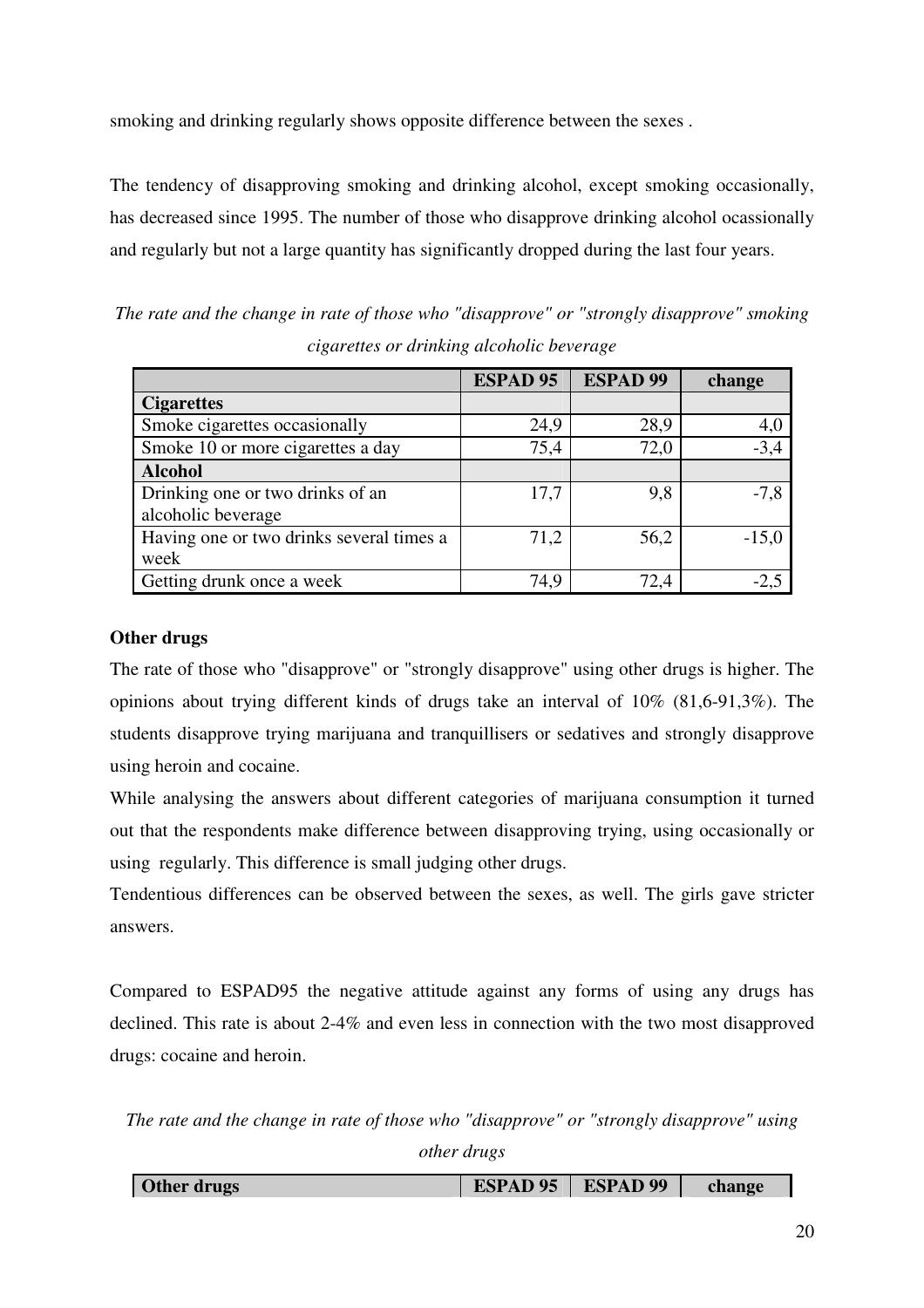| Try marijuana or hashish once or twice  | 85,9 | 81,6 | $-4,3$ |
|-----------------------------------------|------|------|--------|
| Try tranquilizers once or twice         | 86,0 | 82,9 | $-3,1$ |
| Try ecstasy once or twice               | 90,0 | 86,1 | $-3,9$ |
| Try LSD once or twice                   | 90,2 | 86,6 | $-3,6$ |
| Try amphetamine once or twice           | 90,9 | 87,1 | $-3,8$ |
| Try inhalants once or twice             | 89,7 | 87,4 | $-2,3$ |
| Smoke marijuana or hashish occasionally | 92,0 | 88,3 | $-3,7$ |
| Try crack once or twice                 | 91,2 | 88,8 | $-2,4$ |
| Try cocaine once or twice               | 92,2 | 91,1 | $-1,1$ |
| Try heroin once or twice                | 92,1 | 91,3 | $-0,8$ |
| Smoke marijuana or hashish regularly    | 94,8 | 93,0 | $-1,8$ |

### **J. Perceived risk of drugs**

#### **Cigarettes**

Most of the students answered ,,no or slight risk" when questioning about smoking occasionally. 24,8% of them marked "moderate risk" and  $6\%$  marked "great risk". 79,9% of the respondents found regular smoking (one or more packs a day) a great risk and 13,8% marked moderate risk. The girls answered more strictly to the latter question.

#### **Alcohol**

Most of the students found any forms of alcohol consumption dangerous. 69,4% of them marked moderate or great risk to having one or two drinks nearly every day, the opinion of moderate risk is dominant. A great more students, 85,5%, found having 5 or more drinks once or twice each weekend dangerous. The rate of those who marked great risk is 56,4%. 92,9% of the respondents found having 4 or 5 drinks nearly every day, dangerous, 73% of them marked great risk. The answers of the two sexes differ a lot. The girls evaluated each frequency of drinking alcohol more dangerous than the average.

Based on the results of the survey in 1995 we can point out that the proportion of those who found both smoking and alcohol dangerous has increased, although a considerable part of the students thought the same way earlier as well. The indicators of occasional or regular smoking and drinking alcohol moved to the direction of great risk in the last four years.

#### **Other drugs**

74,1% of the students marked moderate risk and 84% of them great risk in connection with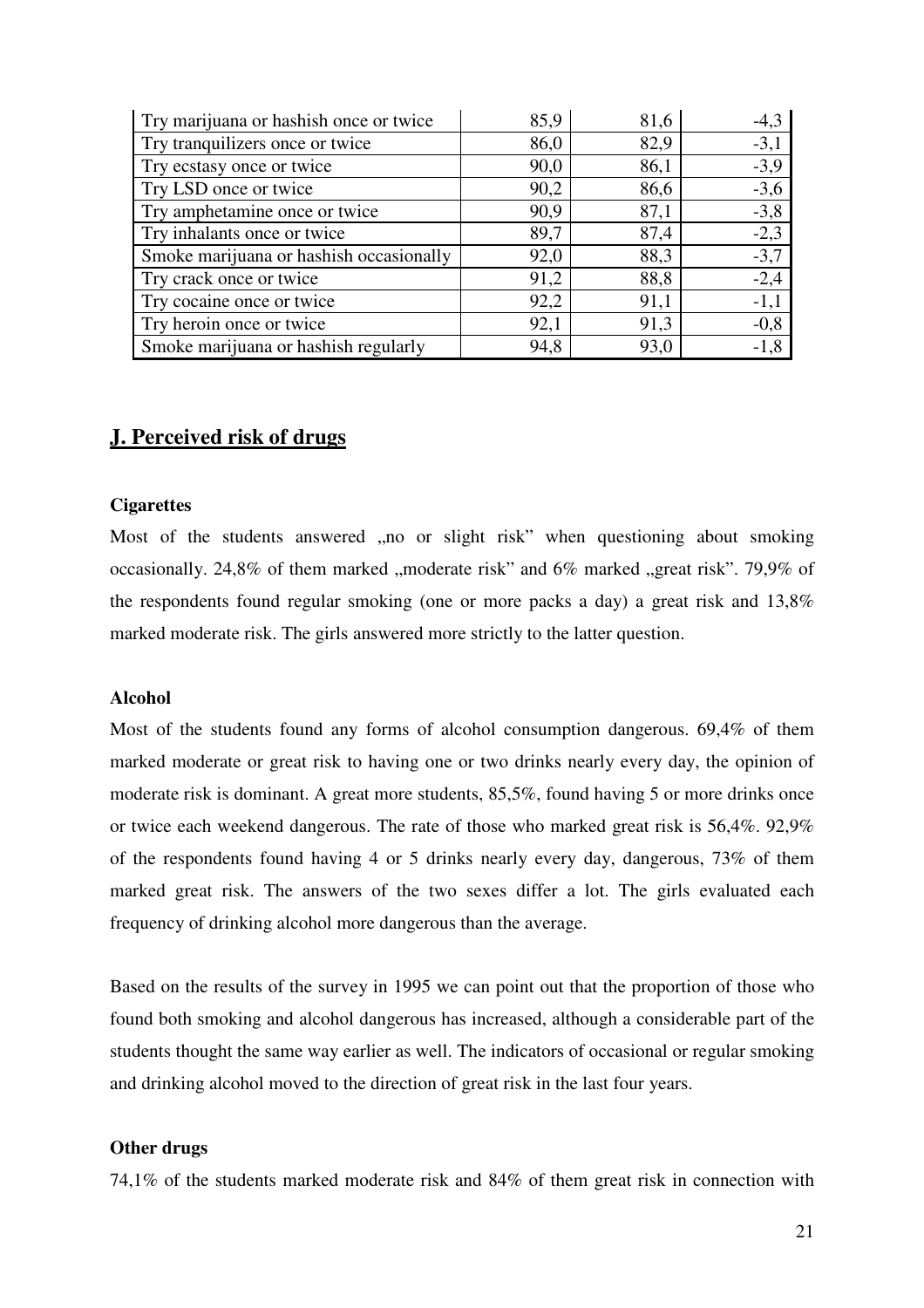trying other drugs. Cocaine stands on the first place, then LSD, marijuana come and ecstasy, the inhalants and amphetamines follow.

Regular drug use is a moderate or great risk in the opinion of 91,3-93,2% of the respondents. There are no differences in the opinions about different kinds of the drugs when thinking of regular use. We cannot really draw an order in this question but surprisingly the students found regular smoking of marijuana the most dangerous.

So the respondents make a distinction between occasional, regular use and try of drugs when judging their risk. But no significant differences can be observed among the different kinds of drugs.

Compared to the results of the earlier survey an opposite tendency can be outlined in connection with the try and regular use of other drugs in the last four years. The number of those who found try dangerous has decreased (except cocaine) but the rate of those who found regular use dangerous has increased. It means that the students can draw a distinction between the risks of regular and occasional drug use. Today they can also better differ the try of each drug (earlier it took an interval of 4,4% and now 9,9%) but these differences disappear while estimating the risk of regular use.

|                  | <b>Try</b> |          | Regular use |          |
|------------------|------------|----------|-------------|----------|
|                  | ESPAD 95   | ESPAD 99 | ESPAD 95    | ESPAD 99 |
| Marijuana        | 79,1       | 76,7     | 92,3        | 93,2     |
| <b>LSD</b>       | 79,2       | 77,1     | 92,0        | 92,5     |
| Amphetamins      | 79,0       | 74,1     | 89,8        | 91,3     |
| Cocaine          | 82,7       | 84,0     | 91,6        | 92,9     |
| Ecstasy          | 78,5       | 75,1     | 88,8        | 92,7     |
| <b>Inhalants</b> | 78,3       | 74,4     | 92,1        | 93,1     |
| Intervals        | 4,4        | 9,9      | 3,5         | 1,9      |

*The rate of those who marked , moderate or great risk" of try and regular use*  $(\%)$ 

### **K. Estimated drug use among friends and siblings**

**Cigarettes**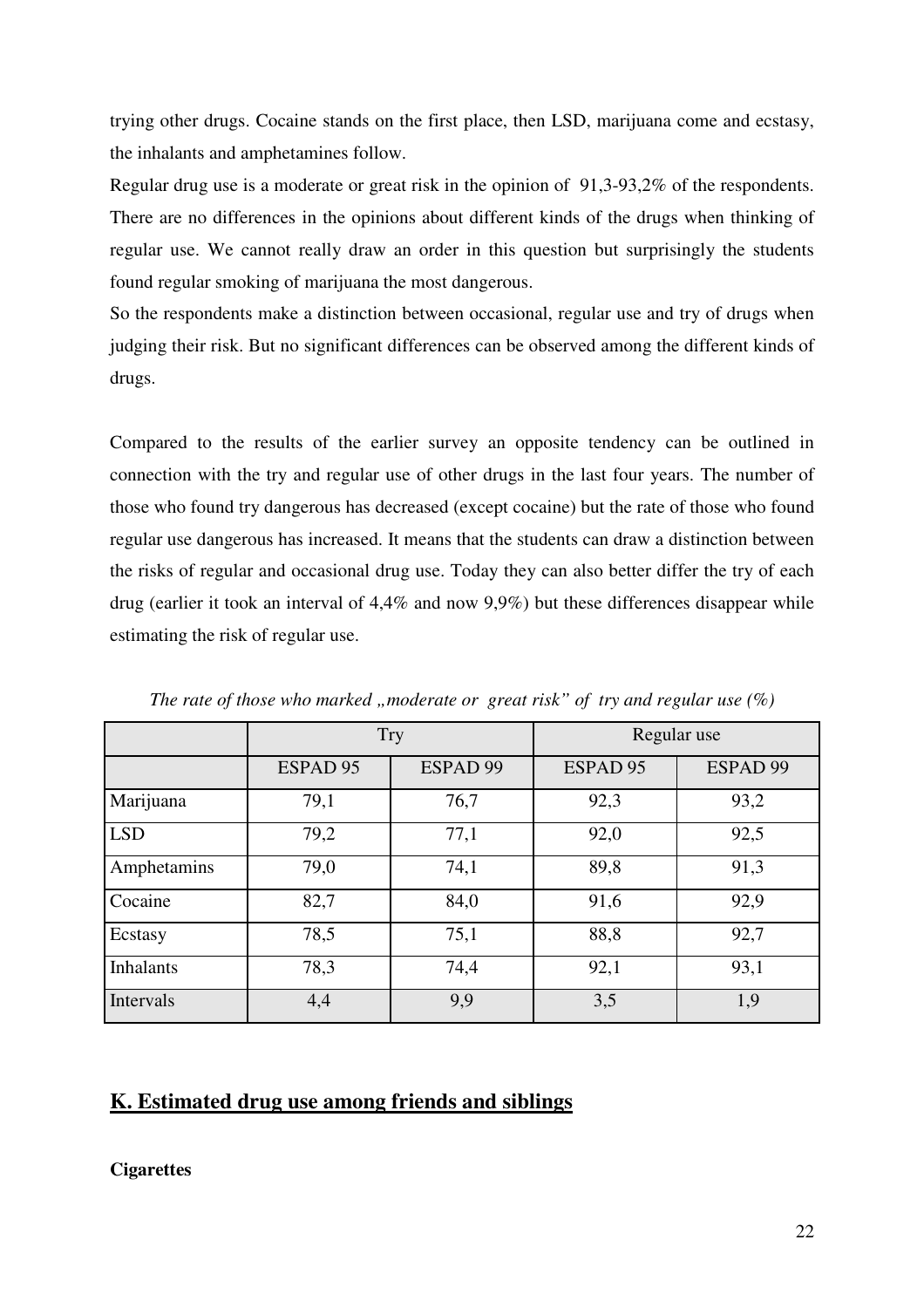31% of the youngsters think that most or almost all of their friends smoke. 53% of them have elder siblings who at least occasionally smoke. Although the difference between the sexes is not considerable the girls mentioned higher rate of smoking among friends and siblings.

#### **Alcohol**

24% of the student marked that most of their friends drink alcohol. 72% of all respondents mentioned the alcohol consumption of elder siblings, 5,7% of them know that their friends get drunk at least once a week. 35,6% of the students think that their siblings have already been drunk at least once in their lives. The data do not show differences between boys and girls.

#### **Other drugs**

Only a tiny part of the students think that their friends use any drugs. A slightly higher proportion of them think that their siblings take drugs. But all these rates are lower than the lifetime prevalence of the respondents themselves. In our opinion the low rates of friends and siblings are due to the interpreting of the questions. The questions rather refer to regular use than to trying or occasional use. Regular use is also rare in the examined population. On the other hand they are more likely to admit try or occasional use of friends and siblings than regular use of these people.

We should not forget that they rather confess licit or illicit drug use of siblings than the consumption of friends

### **L. First drug use occasion**

#### **First drug used**

7,6% of all students used marijuana or hashish first. While most of the boys marked marijuana as first drug used the girls often mentioned tranquillisers or sedatives as first drug in their lives. The rate of marijuana is 4,3% and the rate of tranquillisers or sedatives is 3,3% among girls.

#### **How the substance was obtained**

The most frequent way of obtaining the first drug was sharing in a group among the members of both sexes. 6% of the boys and 3,2% of the girls mentioned it. The second source of drug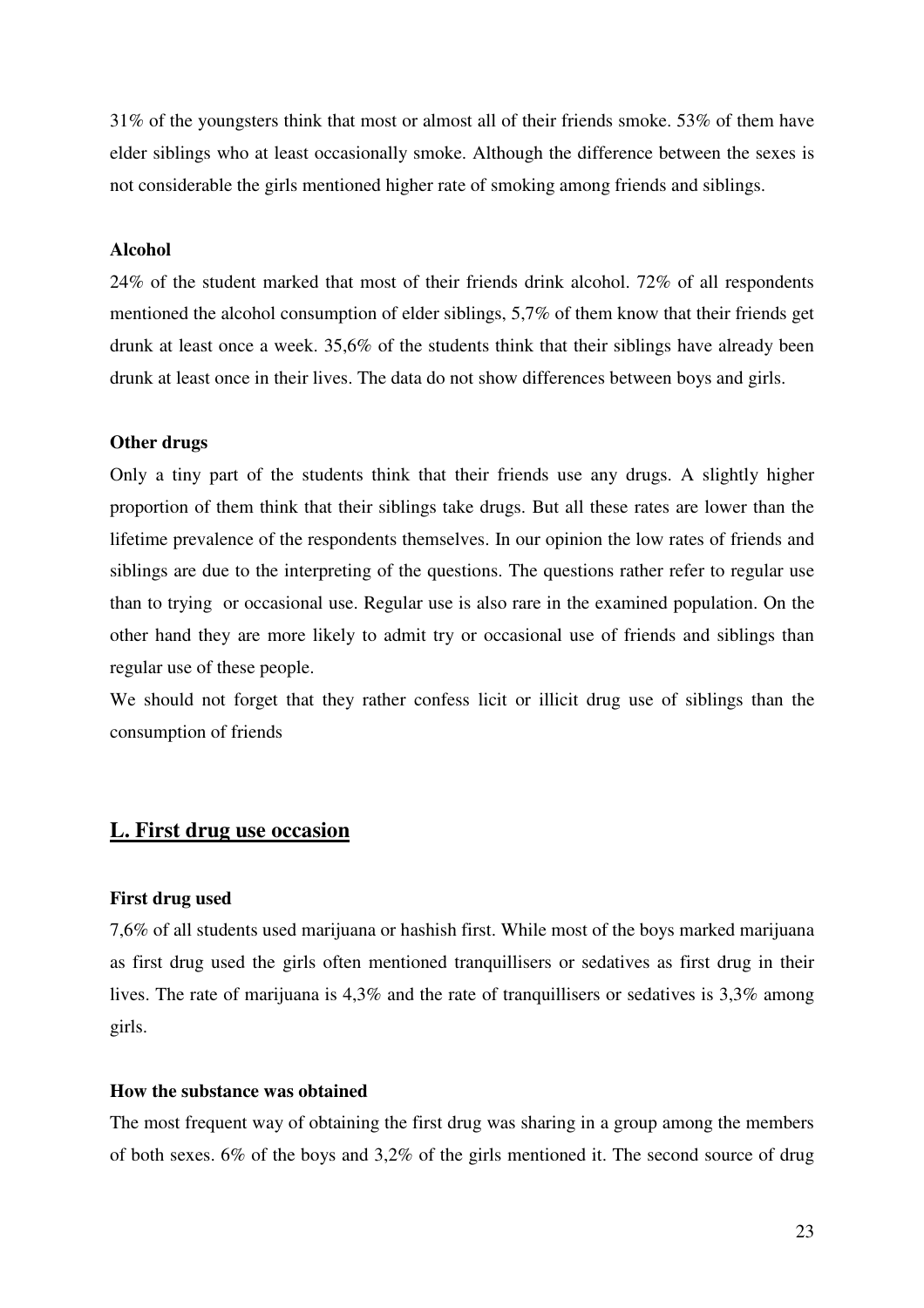was an older friend (3,4% of the boys and 4% of the girls marked it). A rather often mentioned way was obtaining from a friend the same age (3,4% of the boys and 1,3% of the girls). We must pay attention to the fact that 3% of the girls were given by a parent or took it at home without anyone's permission. The girl more often marked their homes as the source of first drug in 1995, as well.

#### **Reasons**

The students most frequently mentioned being curious as the reason for taking drug (11,9% of the boys and  $6,3\%$  of the girls). The second reason of boys was "wanted to feel high" $(5,8\%)$ , the girls marked "other reasons"  $(3.6\%)$ . The respondents rarely mentioned such reasons like: ", had nothing to do", ", did not remember" and only a small proportion of the girls answered ", did not want to stand out of group".

### **M. Places to buy cannabis**

Half of the questioned secondary school students know a place where they can buy marijuana. Most of them (35,5%) mentioned disco or bars. 11,4% of them answered dealer, 9,7% mentioned other place. The less frequent places are street, park (7,7%) and school (6,9%).

### **N. Background variables**

#### **Leisure time activities**

The youngster most frequently mentioned sport as a regular leisure time activity every month (82,6% of the boys and 76,5% of the girls). The computer games stand on the second place (70,6%). It is more popular among boys (78%) than girls (63%). Going out in the evening or other hobbies stand on the second place in the range of the girls. Only 53% of the respondents read books regularly. This rate is much higher among girls (62%) than boys (45%). The students rarely mentioned playing on slot machines (14% of the boys and 4% of the girls). The girls especially seldom ride around a moped  $(6,4\%)$  but 33,4% of the boys marked this kind of activity.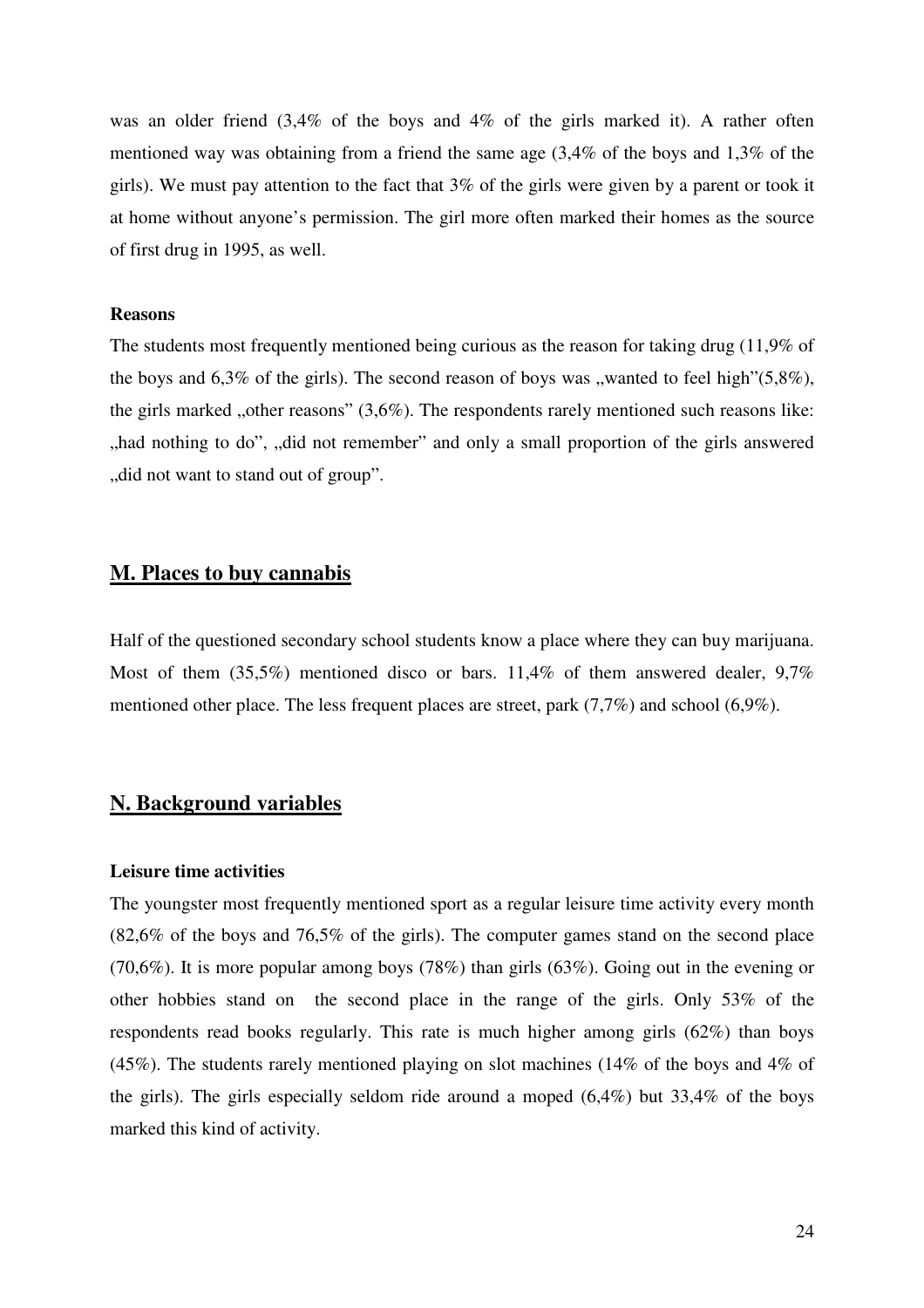#### **Missed schooldays**

In the previous month before questioning 42% of the students were absent at school because of illness. ( February is the usual month of influenza epidemic in Hungary.) 14% of them missed 1-2 schooldays because of  $\mu$ , skipping" and 3% missed 3 or more days. 28% of the respondents missed 1-2 days for other reasons. The difference between the sexes is not worth mentioning. The girls more often referred to illness, the boys more often marked skipping or other reasons.

#### **Average grades**

The school performance of the students is measured by a scale from 5 to 1 in Hungary. 5 is the best and 1 is the worst mark. We classified grades between 1-2,9 as the low range, from 3 to 3,9 as middle range and from 4 as the high range. Based on this scale 25,4% of the respondents belong to the low category, 45,2% of them to the middle one and 29,4% had high grades. The rate of high grades was two times higher among girls and the rate of low grades half of the results than among boys.

#### **Parents level of schooling**

7,8% of the students marked primary school or less when answering about the highest level of education father completed. The most frequent qualification of the fathers (39,6%) is skilled worker training school (8 years elementary school and 3 years vocational education). 27% of the students mentioned completed secondary school and 20,6% of them college or university degree. A bit higher rate of the mothers completed primary school (13,2%), secondary school (36,8%), college or university (22,7%). Fewer mothers completed skilled worker training school.

#### **Household composition**

Overwhelming majority of the students (94,4%) live together with their mothers, 78,3% of them live with their fathers and 79,5% have got a brother or sister. 7,7% of the respondents have got step father and 2,1% have got step mother. Altogether 0,2% of the youngsters live alone.

#### **Family situation**

Almost half of the secondary school students (47,2%) think that their family lives on the average. Rather few of them (8%) think that they live worse than the average (8,8% of the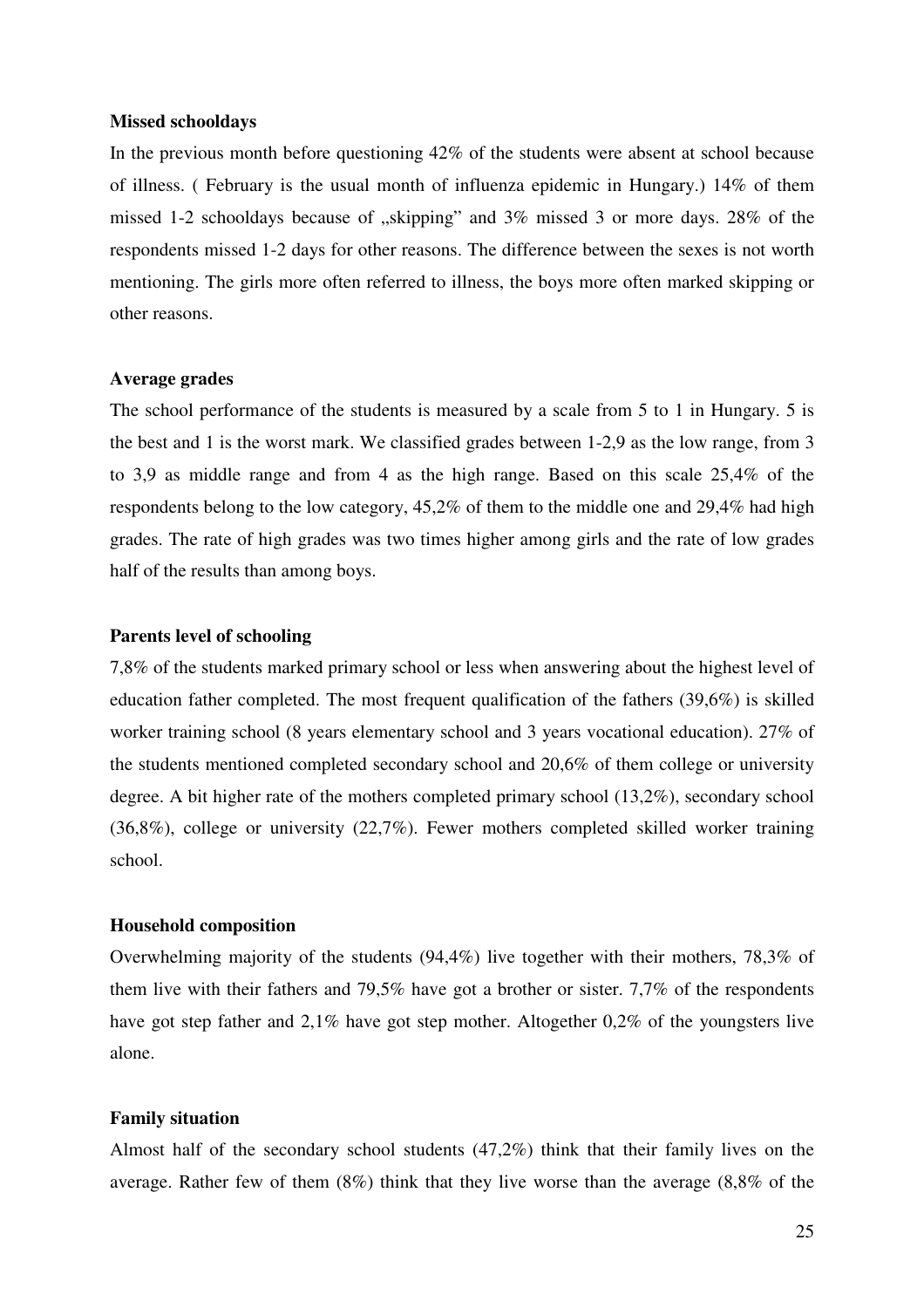girls and 7,2% of the boys marked this answer). But the rate of those who live better than the average is considerably high (44,9%). 47,3% of the boys and 42,4% of the girls shared this opinion.

#### **Satisfaction with relations**

86% of the students are satisfied with their relations to their friends. A large proportion of them is satisfied with the relation to their mothers. Only 64% of them are satisfied with relation to their father. The rate of unsatisfaction shows a similar tendency. They are most rarely satisfied with their friends, then mothers and most frequently unsatisfied with their fathers. It is noteworthy that the girls are usually less satisfied with their relations than the boys.

#### **Parents knowledge about Saturday evenings**

72% of the respondents answered that their parents always know where they spend Saturday evenings. Only  $6.4\%$  of them marked "rarely know" or "usually do not know". The rate of those who tell the parents where they go on Saturday evenings is higher among the girls. So the parents know about the Saturday programme of the majority. But we have already mentioned the problem coming up while pilot questioning that recently the youngsters have spent the evening with their friends on Friday. So it is possible if the question had referred to Friday evenings we would have got lower rates.

### **O. Socio-economic status and drug habits**

The correlation of drug consumption with the parents level of schooling shows deviation that is difficult to interpret. Only heavy smoking (40 or more cigarettes in their lives or 10 or more cigarettes a day) is less wide-spread among the children of higher educated parents. Consumption of any other kinds of drugs is more wide-spread among the children of higher educated parents and less frequent among the children of low educated parents. It is also true in the case of drinking alcohol 6 or more times in the last 30 days, consuming illicit drugs, alcohol with medicines and sniffing. If we take only the girls into consideration a similar tendency can be observed, namely the rate of smoking is the lowest among the children of higher educated parents and the consumption of any other drugs the most wide-spread among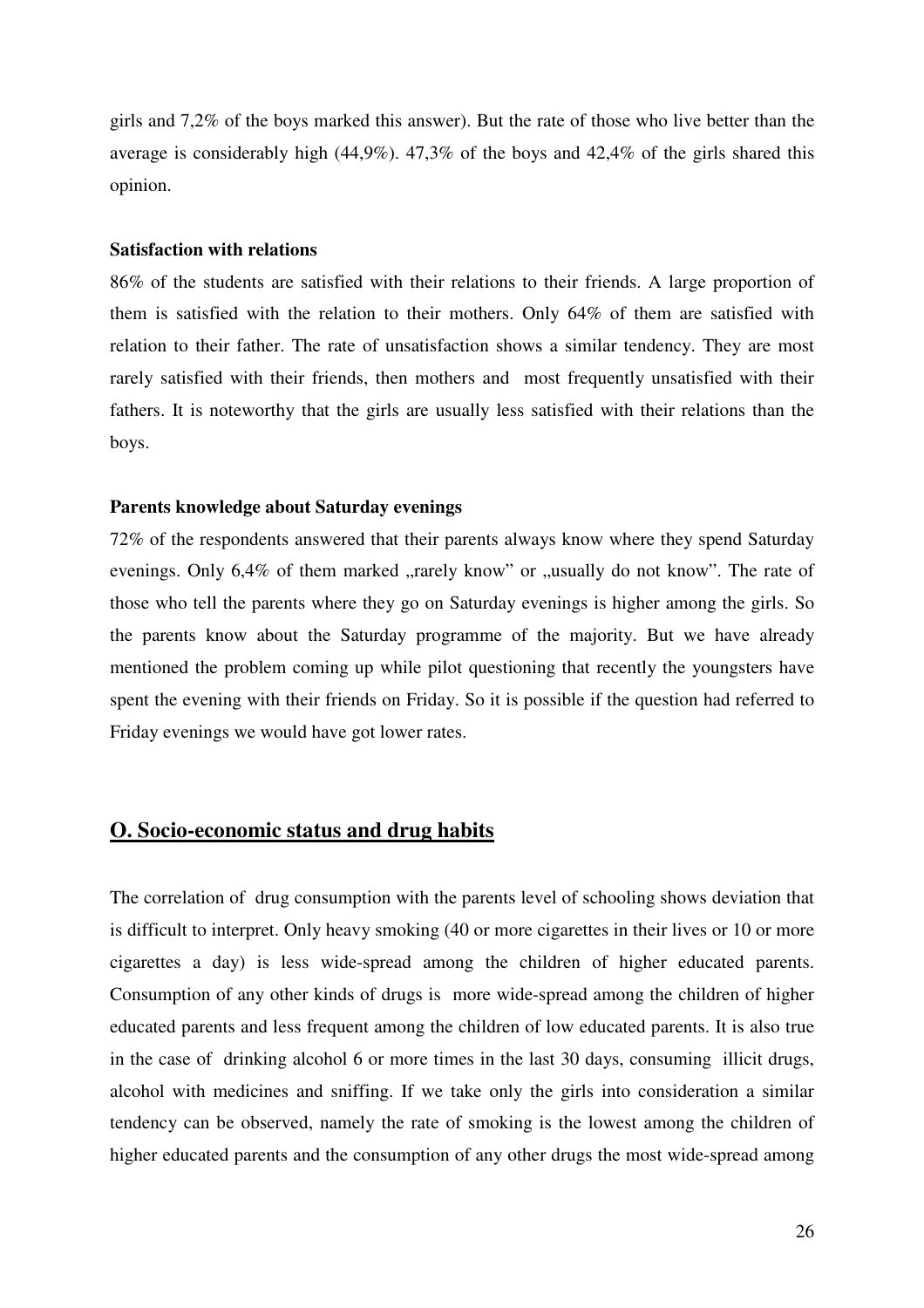them. Examining the boys we can lay down that smoking, drunkenness, consumption of amphetamines and LSD are the most wide-spread among the sons of the parents who completed secondary school. The children of middle and high educated parents show similar frequencies in consumption of other drugs. It is also true among the boys that the rate of drug use, except smoking, is the lowest among the children of low educated parents. At this point of data processing we cannot establish yet whether the children of high educated parents really take more drugs or they are more sincere when confessing drug use. The reasons for the latter explanation could be the amendment of drug law at the time of questioning. This fact could result fear and lower rate of confession in the families with lower socio-economic status. But the new law does not mention licit drugs, so the higher rate of confession among the children of high educated parents cannot be explained this way.

### **P. Household composition and drug habits**

The rate of consumption is the lowest among the children who live together with their natural parents. Much higher frequencies are characteristic of the families with one parent. The rate of most drugs is even higher in those cases where there are a natural and a step parent (higher than in families with one parent). The most frequent drug use is typical of the students who live in another composition of families. The lifetime prevalence of illicit drugs in the last group is 25,6%, in the first group 10,6%. This rate with the exception of marijuana is 17,3% in , other composition" of families and only  $4.1\%$  in the families with two natural parents.

There is a remarkable difference between boys and girls. The step parent has a "bad" impact on the girls. The girl growing up with one parent have lower prevalence rate than those who have a natural and a step parent. The lifetime prevalence is the highest in this group. In spite of these data the step parent has a "good" impact on boys. The prevalence of boys who live with a natural parent and a step parent is lower than of those who have only one parent.

### **R. Module B**

We put the question about watching TV an video into the questionnaire. Based on the answers more than half of 16-year-old secondary school students watches TV or video at least 3 hours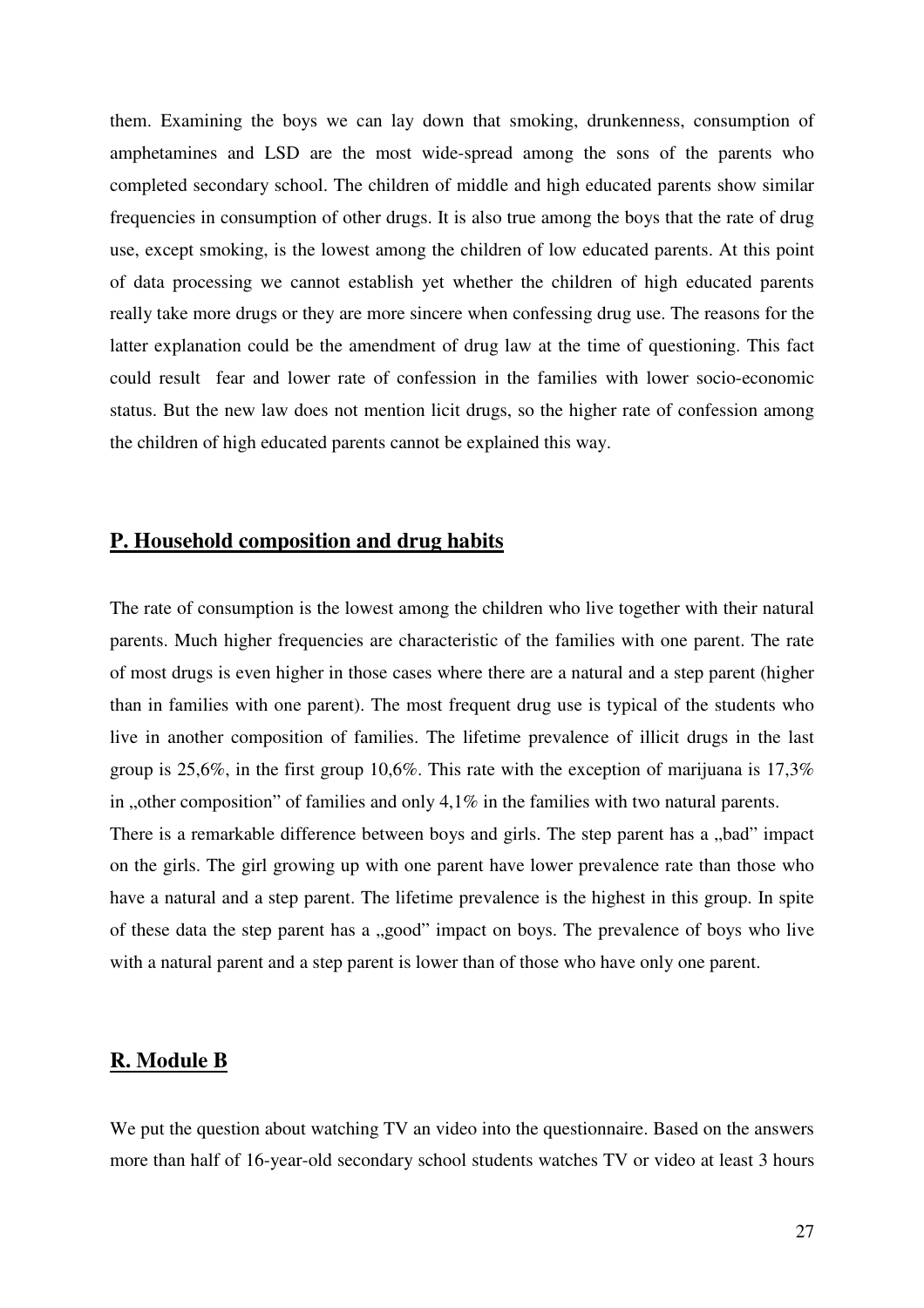on an average weekday. 58,7% of the boys and 52% of the girls sit in front of the TV at least 3 hours. 19,5% of the boys and 25,3% of the girls watches TV maximum 1 hour. So the secondary school students spend quite a lot of time watching TV, the girls sit there shorter time than the boys.

### **S. Module C**

We used questions C1, C2, C3 from Module C.

Based on the answers of students about their general feeling the main characteristics are the followings: The girls have worse opinion about themselves than the boys. There is only one question where the tendency is opposite:  $\alpha$ , I do not have much to be proud of". The bigger part of the girls did not agree with it. There is no significant difference between the two sexes in the answers to the establishment: "I feel useless at times". 54,9% of the girls and 56,5% of the boys agree or strongly agree with it.

The frequency often answers show that the girls reacted to the establishments of C2 more sensitively, similarly to C1. One quarter of them and 14,2% of the boys had difficulty in concentrating on what he/she wanted to do. Nearly one third of the girls and 14,2% of the boys feels often depressed. One quarter of them had to put great effort and pressure to do the things. 28,5% of the girls and 11,3% of the boys fells often sad. The students rarely marked lost of appetite and could not do his/her work.

The boys and girls similarly answered the questions referring to anomie. But we should not ignore the rate of ", do not know" answers to most establishments. In our opinion the answers definitely show that the Hungarian secondary school students have a lot of insecurity in their lives. More than the half of the respondents agreed with the sentence: I never can be certain of anything in life. The rate of those is similarly high who feel that it is difficult to trust anything changes. Nearly half of the respondents agree that there are very few rules absolute in life. A remarkably small part of them agree that they break most rules if they do not seem to apply. It is important because another surveys anomie of the adult population also showed that breaking rules is acceptable by a considerable part of the Hungarian society.

#### **V. Results among students born in 1983**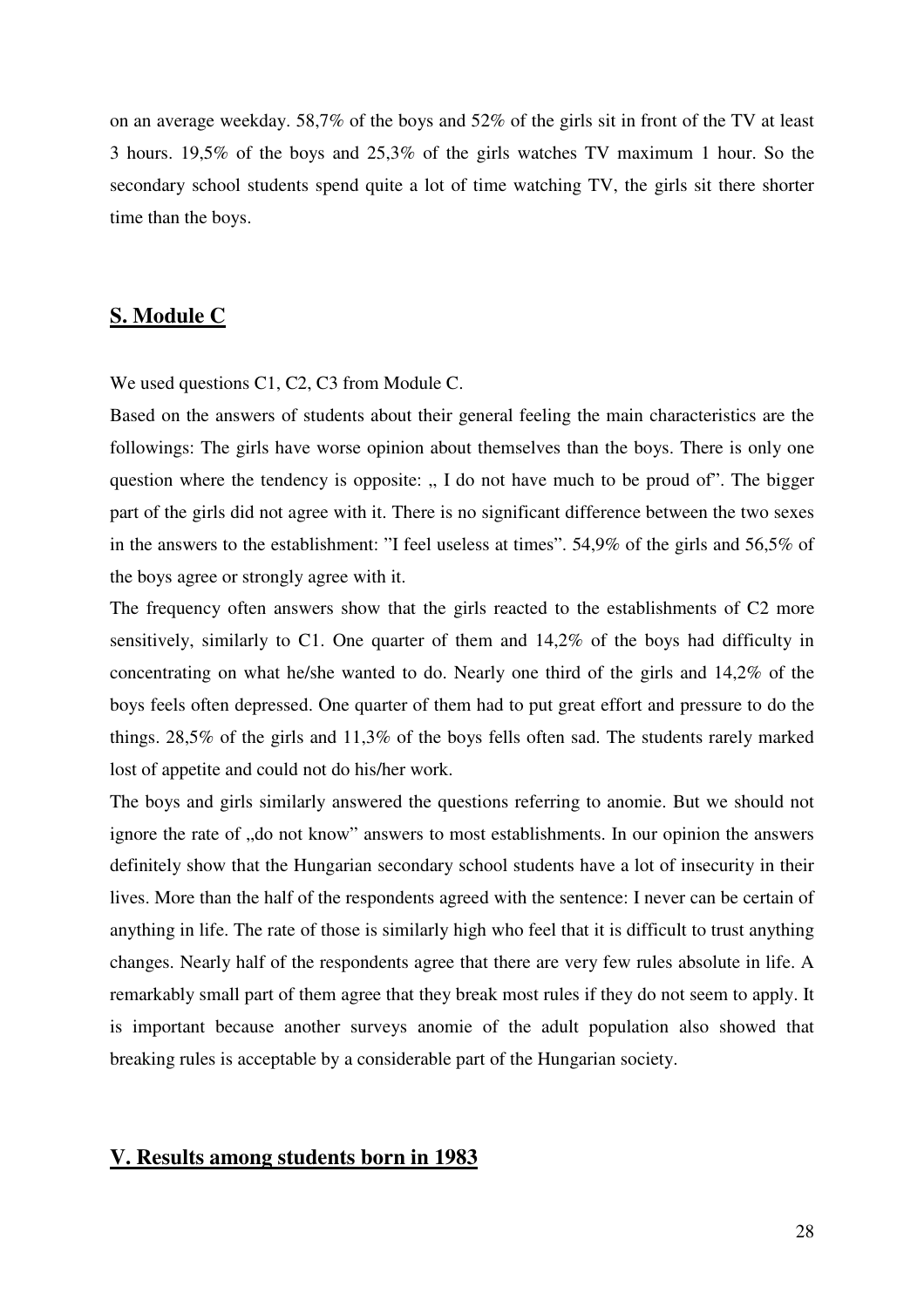In 1999 71,1% of the questioned students born in 1983 have already smoked at least once in their lives. 90,8% of them have tried alcohol and 12,5% have already used any kinds of illicit drugs.

The spread of smoking and alcohol consumption Haas not changed significantly compared to the results of ESPAD95. The prevalence of smoking in last 30 days have slightly increased among boys and considerably among girls. The frequency and quantity of alcohol consumption, the spread of heavy drinking and the frequency of drunkenness are similar to the data of 1995. The rate of drinking large quantities and drunkenness decreased among boys but increased among girls. Based on the data about last month and last occasion of drinking the dominant sort of alcohol is spirits. The data about different sorts of alcohol show that the rate of spirits has increased among boys (other sort are falling)and the rate of spirits and beer has risen among girls. So the results indicate that the consumption of girl is getting nearer to the boys' quantity.

A considerable change has taken place in the use of illicit drugs. Consumption of most drugs increased in the least four years. Although marijuana was the most wide-spread drug in 1995 too, its lifetime prevalence hardly exceeded the prevalence of the opiates or sniffing. In 1999 the spread of marijuana is larger than any other drugs. Not only lifetime prevalence of marijuana has increased but also its last month prevalence. The rise in use of marijuana and the other illicit drugs has not associated with the drop of lifetime prevalence of licit drugs. The use of tranquillisers or sedatives without medical supervision rose in the last four years. Based on the methodological surveys in some counties in 1996 and as a preparation ESPAD99 in 1998 we can suppose that the increase of illicit drug use took place between 1996 and 1998. Comparing the lifetime prevalence results of 1998 conducted in the second grade of the secondary schools of the capital with the results of the present survey we can see considerably similar data. The table shows these comparison:

| Drug used         | Budapest 1998. | Budapest 1999. |
|-------------------|----------------|----------------|
|                   | II. grade      | II. grade      |
| Cigarette         | 72,6           | 72,8           |
| Alcohol           | 92,9           | 93,0           |
| Drunkenness       | 53,4           | 57,6           |
| Drug by injection | 1,5            | 0,5            |